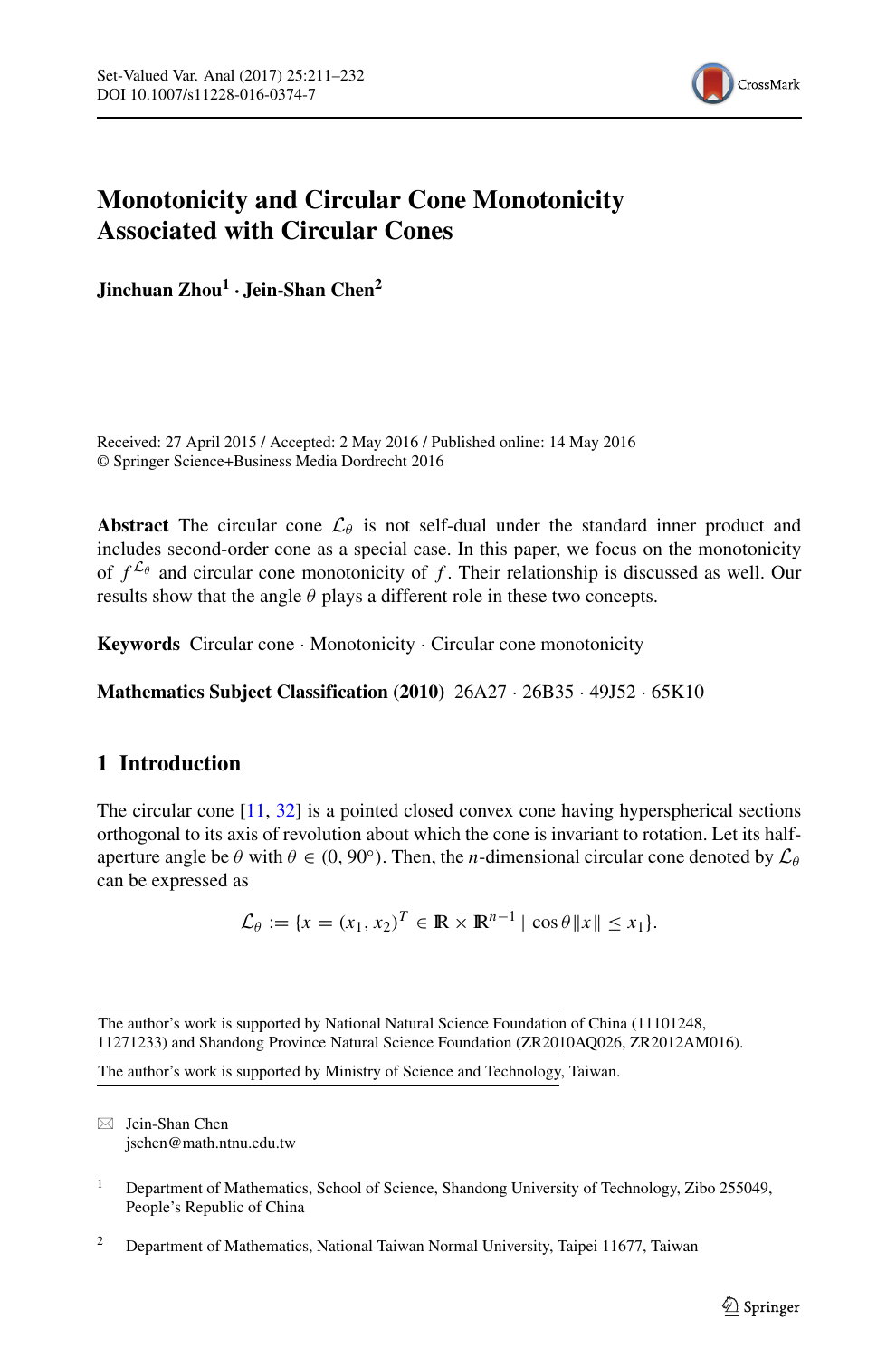Note that  $\mathcal{L}_{45^\circ}$  corresponds to the well-known second-order cone  $\mathcal{K}^n$  (SOC, for short), which is given by

$$
\mathcal{K}^n := \{x = (x_1, x_2)^T \in \mathbb{R} \times \mathbb{R}^{n-1} \mid \|x_2\| \le x_1\}.
$$

There has been much study on SOC, see [\[5,](#page-20-1) [6,](#page-20-2) [8\]](#page-20-3) and references therein; to the contrast, not much attention has been paid to circular cone at present. For optimization problems involved SOC, for example, second-order cone programming (SOCP) [\[1,](#page-20-4) [2,](#page-20-5) [17,](#page-20-6) [19,](#page-20-7) [21\]](#page-21-1) and second-order cone complementarity problems (SOCCP) [\[3,](#page-20-8) [9,](#page-20-9) [14,](#page-20-10) [16,](#page-20-11) [28\]](#page-21-2), the so-called SOC-functions (see [\[5–](#page-20-1)[7\]](#page-20-12))

<span id="page-1-0"></span>
$$
f^{\text{soc}}(x) = f(\lambda_1(x))u_x^{(1)} + f(\lambda_2(x))u_x^{(2)} \qquad \forall x = (x_1, x_2)^T \in \mathbb{R} \times \mathbb{R}^{n-1}
$$
 (1)

play an essential role on both theory and algorithm aspects. In expression [\(1\)](#page-1-0),  $f : J \to \mathbb{R}$ with  $J \subseteq \mathbb{R}$  is a real-valued function and x is decomposed as

<span id="page-1-1"></span>
$$
x = \lambda_1(x) \cdot u_x^{(1)} + \lambda_2(x) \cdot u_x^{(2)} \tag{2}
$$

where  $\lambda_1(x)$ ,  $\lambda_2(x)$  and  $u_x^{(1)}$ ,  $u_x^{(2)}$  are the *spectral values* and the associated *spectral vectors* of *x* with respect to  $K^n$ , given by

<span id="page-1-5"></span>
$$
\lambda_i(x) = x_1 + (-1)^i \|x_2\|
$$
 and  $u_x^{(i)} = \frac{1}{2} \begin{bmatrix} 1 \\ (-1)^i \bar{x}_2 \end{bmatrix}$  (3)

for  $i = 1, 2$  with  $\bar{x}_2 := x_2 / \|x_2\|$  if  $x_2 \neq 0$ , and  $\bar{x}_2$  being any vector in  $\mathbb{R}^{n-1}$  satisfying  $\|\bar{x}_2\| = 1$  if  $x_2 = 0$ . The decomposition [\(2\)](#page-1-1) is called the spectral factorization associated with second-order cone for *x*. Likewise, there is a similar decomposition for *x* associated with circular cone case. More specifically, from [\[31,](#page-21-3) Theorem 3.1], the spectral factorization associated with  $\mathcal{L}_{\theta}$  for *x* is in form of

<span id="page-1-3"></span>
$$
x = \lambda_1(x) \cdot u_x^{(1)} + \lambda_2(x) \cdot u_x^{(2)} \tag{4}
$$

where

<span id="page-1-6"></span>
$$
\begin{cases} \lambda_1(x) := x_1 - ||x_2|| \text{ctan}\theta \\ \lambda_2(x) := x_1 + ||x_2|| \text{tan}\theta \end{cases}
$$
 (5)

and

<span id="page-1-7"></span>
$$
\begin{cases}\nu_x^{(1)} := \frac{1}{1 + \text{ctan}^2 \theta} \begin{bmatrix} 1 & 0 \\ 0 & \text{ctan} \theta \end{bmatrix} \begin{bmatrix} 1 \\ -\bar{x}_2 \end{bmatrix} = \begin{bmatrix} \sin^2 \theta \\ -(\sin \theta \cos \theta) \bar{x}_2 \end{bmatrix} \\
u_x^{(2)} := \frac{1}{1 + \tan^2 \theta} \begin{bmatrix} 1 & 0 \\ 0 & \tan \theta \end{bmatrix} \begin{bmatrix} 1 \\ \bar{x}_2 \end{bmatrix} = \begin{bmatrix} \cos^2 \theta \\ (\sin \theta \cos \theta) \bar{x}_2 \end{bmatrix}\n\end{cases} (6)
$$

Analogously, for any given  $f : \mathbb{R} \to \mathbb{R}$ , we can define the following vector-valued function for the setting of circular cone:

<span id="page-1-2"></span>
$$
f^{\mathcal{L}_{\theta}}(x) := f(\lambda_1(x)) u_x^{(1)} + f(\lambda_2(x)) u_x^{(2)}.
$$
 (7)

For convenience, we sometime write out the explicit expression for [\(7\)](#page-1-2) by plugging in  $\lambda_i(x)$ and  $u_x^{(i)}$ :

<span id="page-1-4"></span>
$$
f^{\mathcal{L}_{\theta}}(x) = \left[ \frac{\frac{f(x_1 - ||x_2|| \text{ctan}\theta)}{1 + \text{ctan}^2 \theta} + \frac{f(x_1 + ||x_2|| \text{tan}\theta)}{1 + \text{tan}^2 \theta}}{1 + \text{ctan}^2 \theta} + \frac{f(x_1 + ||x_2|| \text{tan}\theta)}{1 + \text{tan}^2 \theta} \text{tan}\theta \right] \bar{x}_2 \right].
$$
 (8)

Clearly, as  $\theta = 45^\circ$ , the decomposition [\(4\)](#page-1-3)–[\(8\)](#page-1-4) reduces to [\(1\)](#page-1-0)–[\(3\)](#page-1-5). Since our main target is on circular cone, in the subsequent contexts of the whole paper,  $\lambda_i$  and  $u_x^{(i)}$  stands for [\(5\)](#page-1-6) and  $(6)$ , respectively.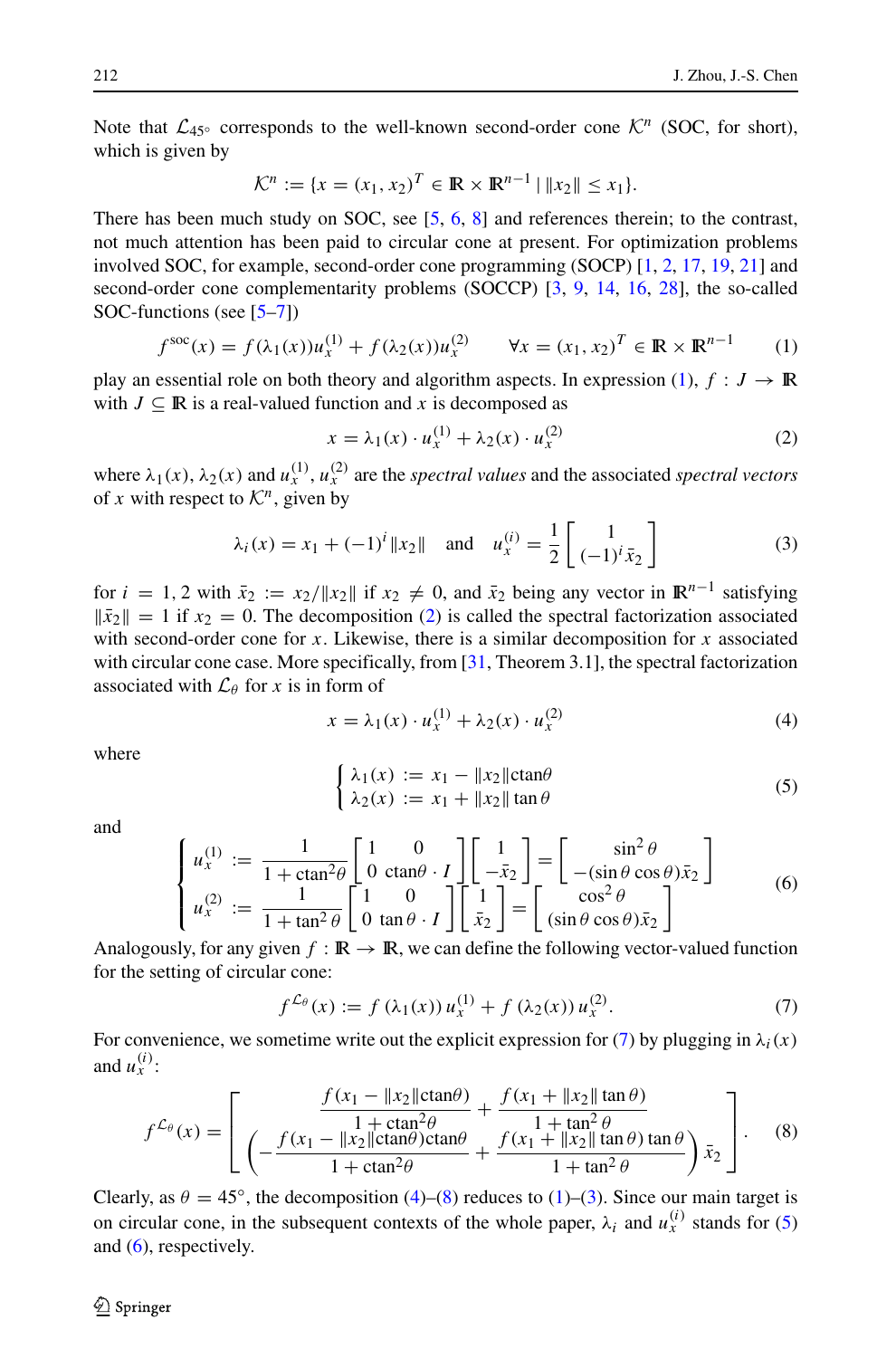Throughout this paper, we always assume that  $J$  is an open interval (finite or infinite) in **IR**, i.e., *J* :=  $(t, t')$  with *t*,  $t' \in \mathbb{R} \cup \{\pm \infty\}$ . Denote *S* the set of all *x* ∈  $\mathbb{R}^n$  whose spectral values  $\lambda_i(x)$  for  $i = 1, 2$  belong to *J*, i.e.,

$$
S := \{ x \in \mathbb{R}^n \mid \lambda_i(x) \in J, \ i = 1, 2 \}.
$$

According to [\[24\]](#page-21-4), we know *S* is open if and only if *J* is open. In addition, as *J* is an interval, we know *S* is convex because

$$
\min\{\lambda_1(x),\lambda_1(y)\}\leq \lambda_1(\beta x+(1-\beta)y)\leq \lambda_2(\beta x+(1-\beta)y)\leq \max\{\lambda_2(x),\lambda_2(y)\}.
$$

We point out that there is a close relation between  $\mathcal{L}_{\theta}$  and  $\mathcal{K}^{n}$  (see [\[31\]](#page-21-3)) as below

$$
\mathcal{K}^n = A \mathcal{L}_\theta \quad \text{where} \quad A := \begin{bmatrix} \tan \theta & 0 \\ 0 & I \end{bmatrix}
$$

*.*

It is well-known that  $K^n$  is a self-dual cone in the standard inner product  $\langle x, y \rangle =$ <sup>n</sup><br> *x, y, Due to*  $C^* = C^*$  a by [31] Theorem 2.11  $C_2$  is not a self-dual cone unless  $\sum_{i=1}^{n} x_i y_i$ . Due to  $\mathcal{L}_{\theta}^* = \mathcal{L}_{\frac{\pi}{2} - \theta}$  by [\[31,](#page-21-3) Theorem 2.1],  $\mathcal{L}_{\theta}$  is not a self-dual cone unless  $\theta = 45^\circ$ . In fact, we can construct a new inner product which ensures the circular cone  $\mathcal{L}_{\theta}$  is self-dual. More precisely, we define an inner product associated with *A* as  $\langle x, y \rangle_A := \langle Ax, Ay \rangle$ . Then

$$
\mathcal{L}_{\theta}^{*} = \{x \mid \langle x, y \rangle_{A} \ge 0, \forall y \in \mathcal{L}_{\theta}\} = \{x \mid \langle Ax, Ay \rangle \ge 0, \forall y \in A^{-1} \mathcal{K}^{n}\}
$$
  
=  $\{x \mid \langle Ax, y \rangle \ge 0, \forall y \in \mathcal{K}^{n}\} = \{x \mid Ax \in \mathcal{K}^{n}\}$   
=  $A^{-1} \mathcal{K}^{n} = \mathcal{L}_{\theta}.$ 

However, under this new inner product the second-order cone is not self-dual, because

$$
(K^{n})^{*} = \{x \mid \langle x, y \rangle_{A} \ge 0, \forall y \in K^{n}\} = \{x \mid \langle Ax, Ay \rangle \ge 0, \forall y \in K^{n}\} = \{x \mid \langle A^{2}x, y \rangle \ge 0, \forall y \in K^{n}\} = \{x \mid A^{2}x \in K^{n}\} = A^{-2}K^{n}.
$$

Since we cannot find an inner product such that the circular cone and second-order cone are both self-dual simultaneously, we must choose an inner product from the standard inner product or the new inner product associated with *A*. In view of the well-known properties regarding second-order cone and second-order cone programming (in which many results are based on the Jordan algebra and second-order cones are considered as self-dual cones), we adopt the standard inner product in this paper.

Our main attention in this paper is on the vector-valued function  $f^{\mathcal{L}_{\theta}}$ . It should be emphasized that the relation  $K^n = A\mathcal{L}_{\theta}$  does not guarantee that there exists a similar close relation between  $f^{\mathcal{L}_{\theta}}$  and  $f^{\text{soc}}$ . For example, take  $f(t)$  to be a simple function max{*t*, 0}, which corresponds to the projection operator  $\Pi$ . For  $x \in \mathcal{L}_{\theta}$ , we have  $Ax \in \mathcal{K}^n$  which implies

$$
\Pi_{\mathcal{L}_{\theta}}(x) = x = A^{-1}(Ax) = A^{-1}\Pi_{\mathcal{K}^n}(Ax).
$$

Unfortunately, the above relation fails to hold when  $x \notin L_{\theta}$ . To see this, we let tan  $\theta =$  $1/4$  and  $x = (-1, 1)^T$ . Then, it can be verified

$$
\Pi_{\mathcal{L}_{\theta}}(x) = 0 \quad \text{and} \quad A^{-1} \Pi_{\mathcal{K}^n}(Ax) = \begin{bmatrix} \frac{3}{2} \\ \frac{3}{8} \end{bmatrix}
$$

which says  $\Pi_{\mathcal{L}_{\theta}}(x) \neq A^{-1} \Pi_{\mathcal{K}^n}(Ax)$ . This example undoubtedly indicates that we cannot study  $f^{\mathcal{L}_{\theta}}$  by simply resorting to  $f^{\text{soc}}$ . Hence, it is necessary to study  $f^{\mathcal{L}_{\theta}}$  directly, and the results in this paper are neither trivial nor being taken for granted.

Much attention has been paid to symmetric cone optimizations, see [\[22,](#page-21-5) [23,](#page-21-6) [27\]](#page-21-7) and references therein. Non-symmetric cone optimization research is much more recent; for

 $\textcircled{2}$  Springer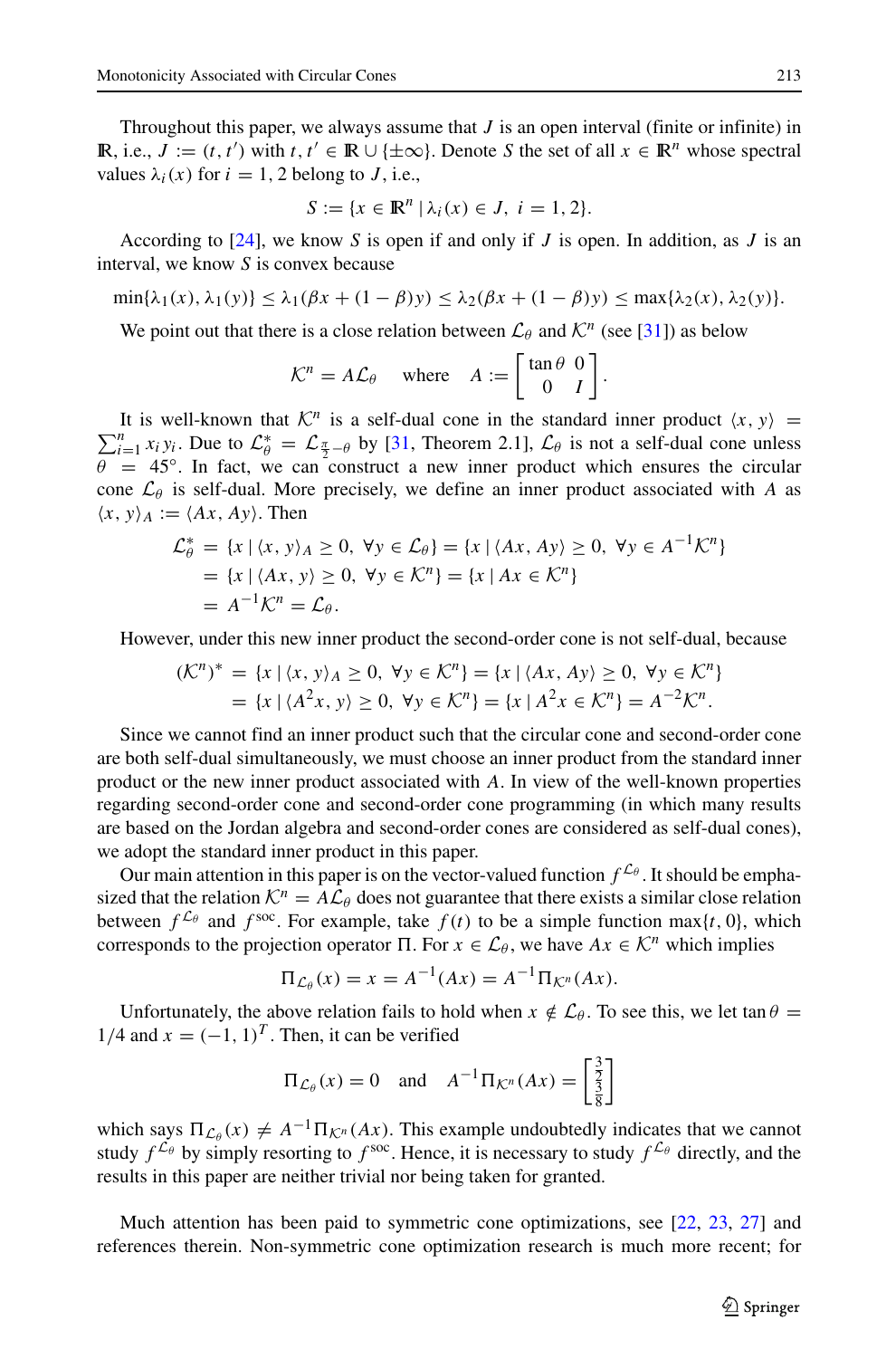example, the works on *p*-order cone [\[30\]](#page-21-8), homogeneous cone [\[15,](#page-20-13) [29\]](#page-21-9), matrix cone [\[12\]](#page-20-14); etc. Unlike the symmetric cone case in which the Euclidean Jordan algebra can unify the analysis [\[13\]](#page-20-15), so far no unifying algebra structure has been found for non-symmetric cones. In other words, we need to study each non-symmetric cones according to their different properties involved. For circular cone, a special non-symmetric cone, and circular cone optimization, like when dealing with SOCP and SOCCP, the following studies are crucial: (i) spectral factorization associated with circular cones; (ii) smooth and nonsmooth analysis for  $f^{\mathcal{L}_{\theta}}$  given as in [\(7\)](#page-1-2); (iii) the so-called  $\mathcal{L}_{\theta}$ -convexity; and (iv)  $\mathcal{L}_{\theta}$ -monotonicity. The first three points have been studied in  $[4, 31, 32]$  $[4, 31, 32]$  $[4, 31, 32]$  $[4, 31, 32]$  $[4, 31, 32]$ , and  $[33]$ , respectively. Here, we focus on the fourth item, that is, monotonicity. The SOC-monotonicity of *f* have been discussed thoroughly in [\[5,](#page-20-1) [7,](#page-20-12) [24\]](#page-21-4); and the monotonicity of the spectral operator of symmetric cone has been studied in [\[18\]](#page-20-17). The main aim of this paper is studying those monotonicity properties in the framework of circular cone. Our results reveal that the angle *θ* plays different role in these two concepts. More precisely, the circular cone monotonicity of *f* depends on *f* and *θ*, whereas the monotonicity of  $f^{\mathcal{L}_{\theta}}$  only depends on *f*.

To end this section, we say a few words about the notations and present the definitions of monotonicity and  $\mathcal{L}_{\theta}$ -monotonicity. A matrix  $M \in \mathbb{R}^{n \times n}$  is said to be  $\mathcal{L}_{\theta}$ -invariant if  $Mh \in \mathcal{L}_{\theta}$  for all  $h \in \mathcal{L}_{\theta}$ . We write  $x \succeq_{\mathcal{L}_{\theta}} y$  to mean  $x - y \in \mathcal{L}_{\theta}$  and denote  $\mathcal{L}_{\theta}^{\circ}$  the polar cone of  $\mathcal{L}_{\theta}$ , i.e.,

$$
\mathcal{L}_{\theta}^{\circ} := \{ y \in \mathbb{R}^n \mid \langle x, y \rangle \leq 0, \ \forall x \in \mathcal{L}_{\theta} \}.
$$

Denote  $e := (1, 0, \ldots, 0)^T$  and use  $\lambda(M)$ ,  $\lambda_{\min}(M)$ ,  $\lambda_{\max}(M)$  for the set of all eigenvalues, the minimum, and the maximum of eigenvalues of  $M$ , respectively. Besides,  $\mathbb{S}^n$  means the space of all symmetric matrices in  $\mathbb{R}^{n \times n}$  and  $\mathbb{S}^n_+$  is the cone of positive semidefinite matrices. For a mapping  $g : \mathbb{R}^n \to \mathbb{R}^m$ , denote by  $D_g$  the set of all differentiable points of *g*. For convenience, we define  $0/0 := 0$ . Given a real-valued function  $f : J \to \mathbb{R}$ ,

(a) *f* is said to be  $\mathcal{L}_{\theta}$ -monotone on *J* if for any  $x, y \in S$ ,

$$
x \succeq_{\mathcal{L}_{\theta}} y \quad \Longrightarrow \quad f^{\mathcal{L}_{\theta}}(x) \succeq_{\mathcal{L}_{\theta}} f^{\mathcal{L}_{\theta}}(y);
$$

(b)  $f^{\mathcal{L}_{\theta}}$  is said to be monotone on *S* if

$$
\left\langle f^{\mathcal{L}_{\theta}}(x) - f^{\mathcal{L}_{\theta}}(y), x - y \right\rangle \geq 0, \ \forall x, y \in S.
$$

(c)  $f^{\mathcal{L}_{\theta}}$  is said to be strictly monotone on *S* if

$$
\left\langle f^{\mathcal{L}_{\theta}}(x) - f^{\mathcal{L}_{\theta}}(y), x - y \right\rangle > 0, \ \forall x, y \in S, \ x \neq y.
$$

(d)  $f^{\mathcal{L}_{\theta}}$  is said to be strongly monotone on *S* with  $\mu > 0$  if

$$
\left\langle f^{\mathcal{L}_{\theta}}(x) - f^{\mathcal{L}_{\theta}}(y), x - y \right\rangle \geq \mu \|x - y\|^2, \ \forall x, y \in S.
$$

#### <span id="page-3-0"></span>**2 Circular Cone Monotonicity of** *f*

This section is devoted to the study of  $\mathcal{L}_{\theta}$ -monotonicity. The main purpose is to provide characterizations of  $\mathcal{L}_{\theta}$ -monotone functions. To this end, we need a few technical lemmas.

**Lemma 2.1** *Let A, B be symmetric matrices and*  $y^T A y > 0$  *for some y. Then, the implication*  $[z^T Az \ge 0 \Longrightarrow z^T Bz \ge 0]$  *is valid if and only if*  $B \succeq_{\mathbb{S}_+^n} \lambda A$  *for some*  $\lambda \ge 0$ *.* 

*Proof* This is the well known S-Lemma, see [\[7,](#page-20-12) Lemma 3.1] or [\[25\]](#page-21-11).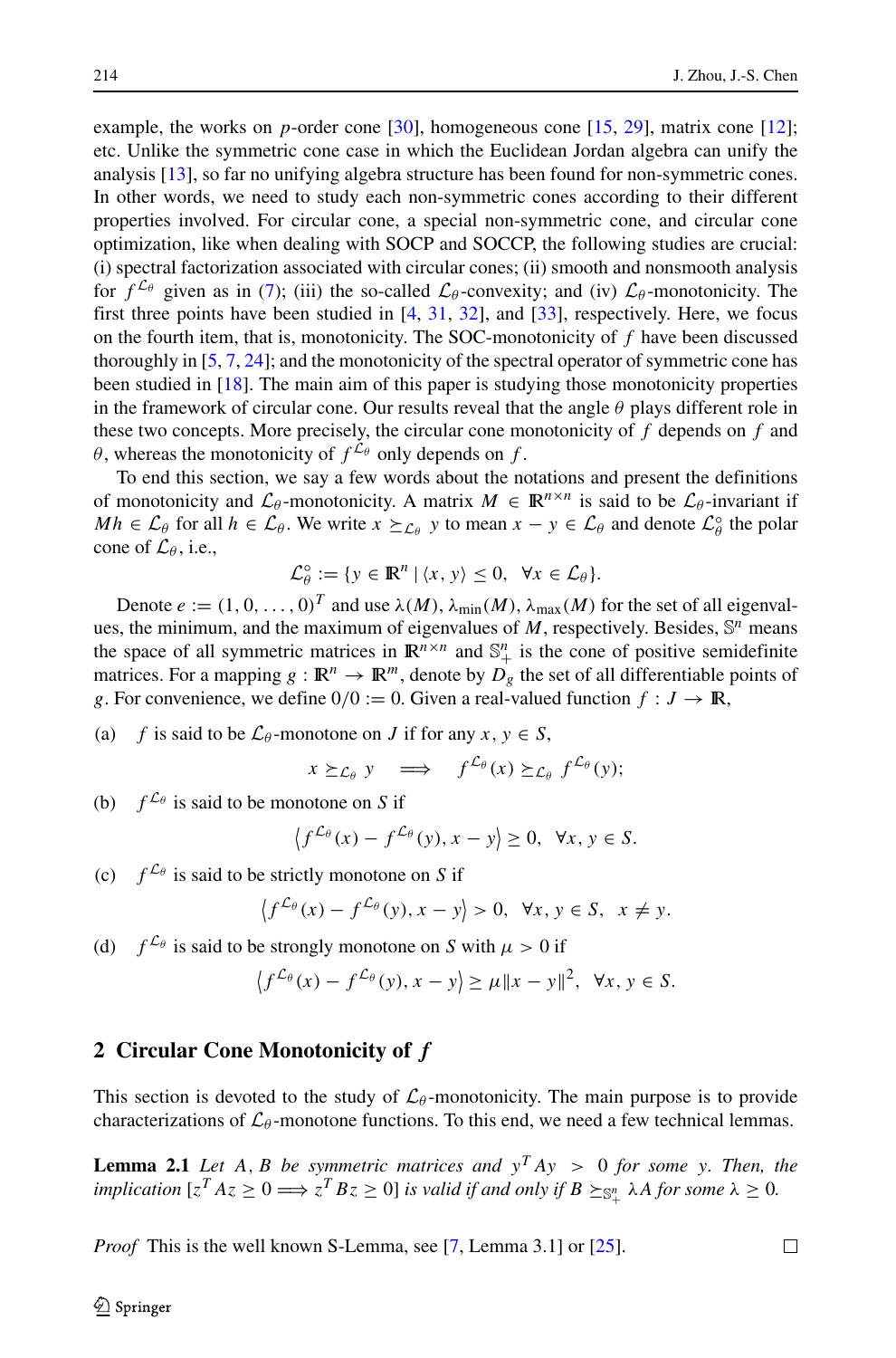**Lemma 2.2** *Given*  $\zeta \in \mathbb{R}$ *,*  $u \in \mathbb{R}^{n-1}$ *, and a symmetric matrix*  $\Xi \in \mathbb{R}^{n \times n}$ *. Denote*  $\mathbb{B} :=$  ${z \in \mathbb{R}^{n-1} \mid \|z\| \leq 1}.$  Then, the following statements hold.

(a) 
$$
\Xi
$$
 being  $\mathcal{L}_{\theta}$ -invariant is equivalent to  $\Xi\left[\begin{array}{c}ctan\theta\\z\end{array}\right] \in \mathcal{L}_{\theta}$  for any  $z \in \mathbb{B}$ .

(b) If 
$$
\Xi = \begin{bmatrix} \zeta & u^T \\ u & H \end{bmatrix}
$$
 with  $H \in \mathbb{S}^{n-1}$ , then  $\Xi$  is  $\mathcal{L}_{\theta}$ -invariant is equivalent to  
 $\zeta \ge ||u|| \tan \theta$ 

*and there exists*  $\lambda \geq 0$  *such that* 

$$
\begin{bmatrix} \zeta^2 - \alpha \tan^2 \theta \|u\|^2 - \lambda & (\zeta \tan \theta) u^T - \alpha \tan \theta u^T H \\ (\zeta \tan \theta) u - \alpha \tan \theta H u & \tan^2 \theta u u^T - H^2 + \lambda I \end{bmatrix} \succeq_{\mathbb{S}_+^n} O.
$$

*Proof* (a) The result follows from the following observation:

<span id="page-4-0"></span>
$$
\Xi \mathcal{L}_{\theta} \in \mathcal{L}_{\theta} \iff \Xi A^{-1} \mathcal{K}^{n} \in A^{-1} \mathcal{K}^{n} \iff A \Xi A^{-1} \mathcal{K}^{n} \in \mathcal{K}^{n}
$$

$$
\iff A \Xi A^{-1} \begin{bmatrix} 1 \\ z \end{bmatrix} \in \mathcal{K}^{n} \iff \Xi A^{-1} \begin{bmatrix} 1 \\ z \end{bmatrix} \in A^{-1} \mathcal{K}^{n}
$$

$$
\iff \Xi A^{-1} \begin{bmatrix} 1 \\ z \end{bmatrix} \in \mathcal{L}_{\theta} \iff \Xi \begin{bmatrix} \text{ctan}\theta \\ z \end{bmatrix} \in \mathcal{L}_{\theta}, \tag{9}
$$

where the third equivalence comes from [\[7,](#page-20-12) Lemma 3.2]. (b) From [\(9\)](#page-4-0), we know that

$$
A \to A^{-1} \begin{bmatrix} 1 \\ z \end{bmatrix} = \begin{bmatrix} \zeta & \tan \theta u^T \\ \ctan \theta u & H \end{bmatrix} \begin{bmatrix} 1 \\ z \end{bmatrix} = \begin{bmatrix} \zeta + \tan \theta u^T z \\ \ctan \theta u + Hz \end{bmatrix} \in \mathcal{K}^n,
$$
  
ans

which mea

<span id="page-4-1"></span>
$$
\zeta + u^T z \tan \theta \ge 0, \quad \forall z \in \mathbb{B}, \tag{10}
$$

and

<span id="page-4-2"></span>
$$
\zeta + u^T z \tan \theta \ge ||\text{ctan}\theta u + Hz||, \quad \forall z \in \mathbb{B}.
$$
 (11)

Note that condition [\(10\)](#page-4-1) is equivalent to

 $\zeta \geq \tan \theta \max \{-u^T z | z \in \mathbb{B}\} = \tan \theta \|u\|$ 

and condition  $(11)$  is equivalent to

$$
\left(\zeta + \tan \theta u^T z\right)^2 \ge ||\text{ctan}\theta u + Hz||^2,
$$

i.e.,

$$
z^{T}(\tan^{2}\theta u u^{T} - H^{2})z + 2\left(\zeta \tan \theta u^{T} - \tan \theta u^{T}H\right)z + \zeta^{2} - \tan^{2}\theta u^{T}u \ge 0 \quad \forall z \in \mathbb{B},
$$
  
which can be rewritten as

<span id="page-4-3"></span>
$$
\left[1 \ z^T\right] \Theta\left[\frac{1}{z}\right] \ge 0 \quad \forall z \in \mathbb{B},\tag{12}
$$

with

$$
\Theta := \begin{bmatrix} \zeta^2 - \text{ctan}^2 \theta u^T u & (\zeta \tan \theta) u^T - \text{ctan} \theta u^T H \\ (\zeta \tan \theta) u - \text{ctan} \theta H u & \tan^2 \theta u u^T - H^2 \end{bmatrix}
$$

We now claim that  $(12)$  is equivalent to the following implication:

<span id="page-4-4"></span>
$$
\begin{bmatrix} k & v^T \end{bmatrix} \begin{bmatrix} 1 & 0 \\ 0 & -I \end{bmatrix} \begin{bmatrix} k \\ v \end{bmatrix} \ge 0 \implies \begin{bmatrix} k & v^T \end{bmatrix} \Theta \begin{bmatrix} k \\ v \end{bmatrix} \ge 0, \forall \begin{bmatrix} k \\ v \end{bmatrix} \in \mathbb{R}^n.
$$
 (13)

*.*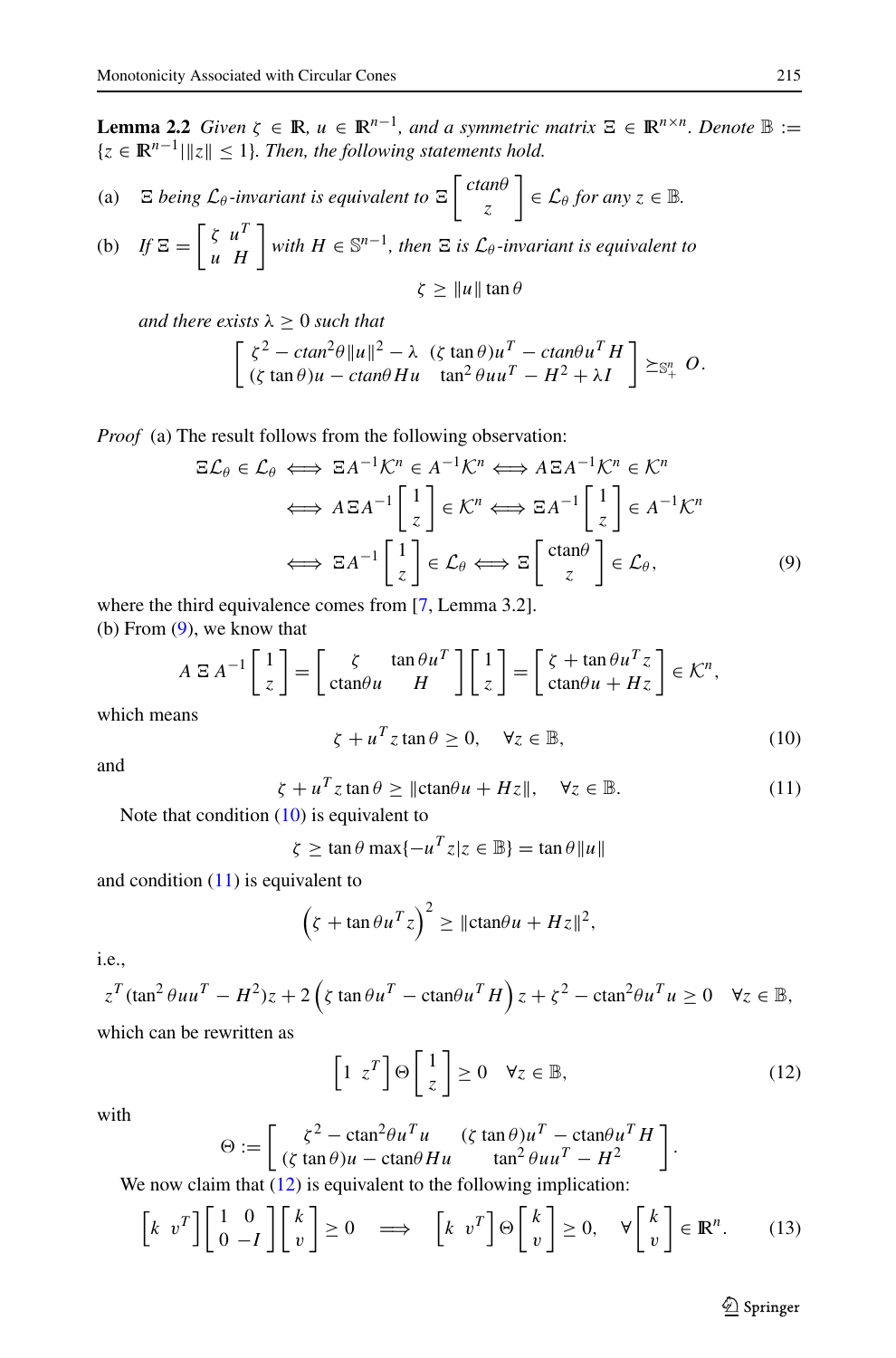$\Box$ 

First, we see that [\(12\)](#page-4-3) corresponds to the case of  $k = 1$  in [\(13\)](#page-4-4). Hence, it only needs to show how to obtain [\(13\)](#page-4-4) from [\(12\)](#page-4-3). We proceed the arguments by considering the following two cases.

For  $k \neq 0$ , dividing by  $k^2$  in the left side of [\(13\)](#page-4-4) yields

$$
\left[1 \left(\frac{v}{k}\right)^{T}\right] \left[\begin{array}{cc} 1 & 0 \\ 0 & -I \end{array}\right] \left[\begin{array}{c} 1 \\ \frac{v}{k} \end{array}\right] \geq 0,
$$

which implies  $v/k \in \mathbb{B}$ . Then, it follows from [\(12\)](#page-4-3) that

$$
\left[1 \left(\frac{v}{k}\right)^T\right] \Theta\left[\frac{1}{\frac{v}{k}}\right] \ge 0.
$$

Hence, the right side of  $(13)$  holds.

For  $k = 0$ , the left side of [\(13\)](#page-4-4) is  $\|v\| \le 0$ , which says  $v = 0$ , i.e.,  $(k, v)^T = 0$ . Therefore, the right side of  $(13)$  holds clearly.

Now, applying Lemma 2.1 to  $\Theta$  ensures the existence of  $\lambda \geq 0$  such that

$$
\begin{bmatrix} \zeta^2 - \mathrm{ctan}^2 \theta u^T u & \zeta \tan \theta u^T - \mathrm{ctan} \theta u^T H \\ \zeta \tan \theta u - \mathrm{ctan} \theta H u & \tan^2 \theta u u^T - H^2 \end{bmatrix} - \lambda \begin{bmatrix} 1 & 0 \\ 0 & -I \end{bmatrix} \succeq_{\mathbb{S}^n_+} O.
$$

Thus, the proof is complete.

**Lemma 2.3** *For a matrix being in form of*  $H := \begin{bmatrix} x_1 & x_2^T \\ x_2 & \alpha I + \beta \bar{x}_2 \bar{x}_2^T \end{bmatrix}$  $\Big]$ *, where*  $\alpha, \beta \in \mathbb{R}$ *, then*

$$
\max\{x_1 + ||x_2||, x_1 - \beta\} + \max\{0, \alpha - x_1 + \beta\}
$$
  
\n
$$
\geq \lambda_{\max}(H) \geq \lambda_{\min}(H)
$$
  
\n
$$
\geq \min\{x_1 - ||x_2||, x_1 - \beta\} + \min\{0, \alpha - x_1 + \beta\}.
$$

*Proof* First, we split *H* as sum of three special matrices, i.e.,

$$
\begin{bmatrix} x_1 & x_1^T \\ x_2 & \alpha I + \beta \bar{x}_2 \bar{x}_2^T \end{bmatrix} = \begin{bmatrix} x_1 & x_1^T \\ x_2 & x_1 I \end{bmatrix} - \beta \begin{bmatrix} 0 & 0 \\ 0 & I - \bar{x}_2 \bar{x}_2^T \end{bmatrix} + \begin{bmatrix} 0 & 0 \\ 0 & (\alpha - x_1 + \beta)I \end{bmatrix}
$$

and let

$$
\Omega_1 := \begin{bmatrix} x_1 & x_2^T \\ x_2 & x_1 I \end{bmatrix} - \beta \begin{bmatrix} 0 & 0 \\ 0 & I - \bar{x}_2 \bar{x}_2^T \end{bmatrix}, \qquad \Omega_2 := \begin{bmatrix} 0 & 0 \\ 0 & (\alpha - x_1 + \beta)I \end{bmatrix}.
$$

Then,  $\lambda(\Omega_1) = \{x_1 - ||x_2||, x_1 + ||x_2||, x_1 - \beta\}$  by [\[6,](#page-20-2) Lemma 1] and  $\lambda(\Omega_2) = \{0, \alpha$  $x_1 + \beta$ . Thus, the desired result follows from the following facts:

 $\lambda$ <sub>min</sub>( $\Omega$ <sub>1</sub> +  $\Omega$ <sub>2</sub>)  $\geq \lambda$ <sub>min</sub>( $\Omega$ <sub>1</sub>) +  $\lambda$ <sub>min</sub>( $\Omega$ <sub>2</sub>) and  $\lambda$ <sub>max</sub>( $\Omega$ <sub>1</sub>+ $\Omega$ <sub>2</sub>)  $\leq \lambda$ <sub>max</sub>( $\Omega$ <sub>1</sub>) +  $\lambda$ <sub>max</sub>( $\Omega$ <sub>2</sub>). This completes the proof.  $\Box$ 

Next, we turn our attention to the vector-valued function  $f^{\mathcal{L}_{\theta}}$  defined as in [\(7\)](#page-1-2). Recall from [\[4,](#page-20-16) [32\]](#page-21-0) that  $f^{\mathcal{L}_{\theta}}$  is differentiable at *x* if and only if *f* is differentiable at  $\lambda_i(x)$  for  $i = 1, 2$  and

<span id="page-5-0"></span>
$$
\nabla f^{\mathcal{L}_{\theta}}(x) = \begin{cases} f'(x_1)I & x_2 = 0; \\ \left[ \xi & e^{\bar{x}_2} \tau I + (\eta - \tau)\bar{x}_2 \bar{x}_2^T \right] & x_2 \neq 0, \end{cases}
$$
(14)

 $\mathcal{D}$  Springer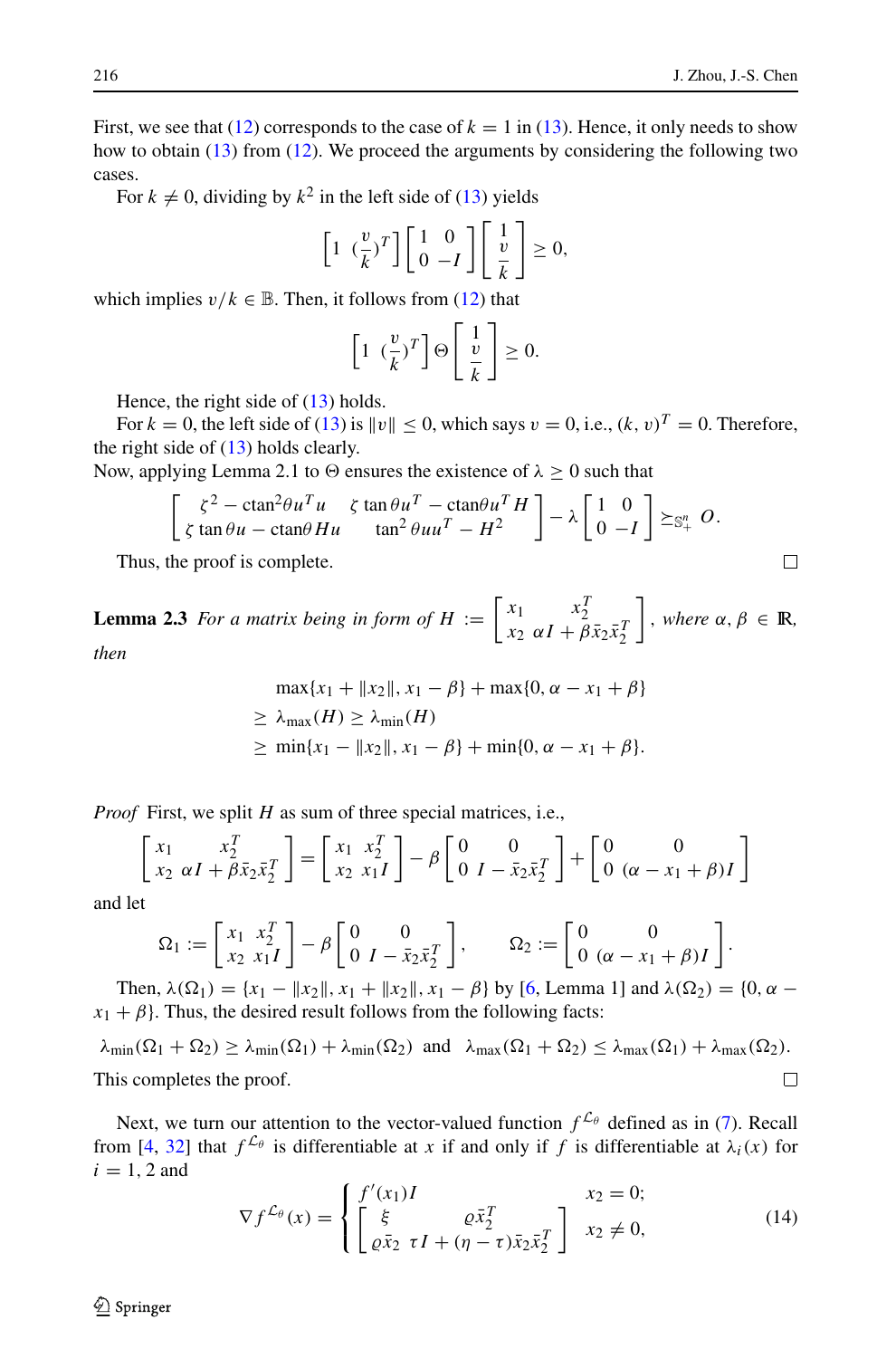where

$$
\tau := \frac{f(\lambda_2(x)) - f(\lambda_1(x))}{\lambda_2(x) - \lambda_1(x)}, \quad \xi := \frac{f'(\lambda_1(x))}{1 + \operatorname{ctan}^2 \theta} + \frac{f'(\lambda_2(x))}{1 + \tan^2 \theta},
$$

$$
\varrho := -\frac{\operatorname{ctan}\theta}{1 + \operatorname{ctan}^2 \theta} f'(\lambda_1(x)) + \frac{\tan\theta}{1 + \tan^2 \theta} f'(\lambda_2(x)),
$$

$$
\eta := \frac{\operatorname{ctan}^2 \theta}{1 + \operatorname{ctan}^2 \theta} f'(\lambda_1(x)) + \frac{\tan^2 \theta}{1 + \tan^2 \theta} f'(\lambda_2(x)).
$$

The following result shows that if  $f^{\mathcal{L}_{\theta}}$  is differentiable, then we can characterize the  $\mathcal{L}_{\theta}$ -monotonicity of *f* via the gradient  $\nabla f^{\mathcal{L}_{\theta}}$ .

**Theorem 2.1** *Suppose that*  $f : J \to \mathbb{R}$  *is differentiable. Then,*  $f$  *is*  $\mathcal{L}_{\theta}$ *-monotone on J if and only if*  $\nabla f^{\mathcal{L}_{\theta}}(x)$  *is*  $\mathcal{L}_{\theta}$ *-invariant for all*  $x \in S$ *.* 

*Proof* " $\Rightarrow$ " Suppose that *f* is  $\mathcal{L}_{\theta}$ -monotone. Take  $x \in S$  and  $h \in \mathcal{L}_{\theta}$ , what we want to prove is  $\nabla f^{\mathcal{L}_{\theta}}(x)h \in \mathcal{L}_{\theta}$ . From the  $\mathcal{L}_{\theta}$ -monotonicity of f, we know  $f^{\mathcal{L}_{\theta}}(x + th) \succeq_{\mathcal{L}_{\theta}} f^{\mathcal{L}_{\theta}}(x)$ for all  $t > 0$ . Note that  $\mathcal{L}_{\theta}$  is a cone. Hence

<span id="page-6-1"></span>
$$
\frac{f^{\mathcal{L}_{\theta}}(x+th)-f^{\mathcal{L}_{\theta}}(x)}{t} \succeq_{\mathcal{L}_{\theta}} 0.
$$
 (15)

Since  $\mathcal{L}_{\theta}$  is closed, taking the limit as  $t \rightarrow 0^+$  yields  $\nabla f^{\mathcal{L}_{\theta}}(x)h \succeq_{\mathcal{L}_{\theta}} 0$ , i.e.,  $\nabla f^{\mathcal{L}_{\theta}}(x)h \in \mathcal{L}_{\theta}$ .

" $\Leftarrow$ " Suppose that  $\nabla f^{\mathcal{L}_{\theta}}(x)$  is  $\mathcal{L}_{\theta}$ -invariant for all  $x \in S$ . Take  $x, y \in S$  with  $x \succeq_{\mathcal{L}_{\theta}} y$  (i.e., *x* − *y* ∈  $\mathcal{L}_{\theta}$ ). In order to show the desired result, we need to argue that  $f^{\mathcal{L}_{\theta}}(x) \succeq_{\mathcal{L}_{\theta}} f^{\mathcal{L}_{\theta}}(y)$ . For any  $\zeta \in \mathcal{L}_{\theta}^{\circ}$ , we have

<span id="page-6-0"></span>
$$
\langle \zeta, f^{\mathcal{L}_{\theta}}(x) - f^{\mathcal{L}_{\theta}}(y) \rangle = \int_0^1 \langle \zeta, \nabla f^{\mathcal{L}_{\theta}}(x + t(x - y)) (x - y) \rangle dt \le 0,
$$
 (16)

where the last step comes from  $\nabla f^{\mathcal{L}_{\theta}}(x+t(x-y))(x-y) \in \mathcal{L}_{\theta}$  because  $x + t(x - y) \in$ *S* (since *S* is convex) and  $\nabla f^{\mathcal{L}_{\theta}}$  is  $\mathcal{L}_{\theta}$ -invariant over *S* by hypothesis. Since  $\zeta \in \mathcal{L}_{\theta}^{\circ}$  is arbitrary, [\(16\)](#page-6-0) implies  $f^{\mathcal{L}_{\theta}}(x) - f^{\mathcal{L}_{\theta}}(y) \in (\mathcal{L}_{\theta}^{\circ})^{\circ} = \mathcal{L}_{\theta}$ , where the last step is due to the fact that  $\mathcal{L}_{\theta}$  is a closed convex cone. This means  $f^{\mathcal{L}_{\theta}}(x) \succeq_{\mathcal{L}_{\theta}} f^{\mathcal{L}_{\theta}}(y)$ .

Note that *f* is Lipschitz continuous on *J* if and only if  $f^{\mathcal{L}_{\theta}}$  is Lipschitz continuous on *S*, see [\[4,](#page-20-16) [32\]](#page-21-0). The nonsmooth version of Theorem 2.1 is given below.

**Theorem 2.2** *Suppose that*  $f : J \to \mathbb{R}$  *is Lipschitz continuous on J. Then the following statements are equivalent.*

- (a) *f* is  $\mathcal{L}_{\theta}$ -monotone on *J*;
- (b)  $\partial_B f^{\mathcal{L}_\theta}(x)$  *is*  $\mathcal{L}_\theta$ *-invariant for all*  $x \in S$ *;*
- (c)  $\partial f^{\mathcal{L}_{\theta}}(x)$  *is*  $\mathcal{L}_{\theta}$ -*invariant for all*  $x \in S$ *.*

*Proof* "(a)  $\Rightarrow$  (b)" Take  $V \in \partial_B f^{\mathcal{L}_{\theta}}(x)$ , then by definition of *B*-subdifferential there exists  ${x_k} \subset D_f c_\theta$  such that  $x_k \to x$  and  $\nabla f^{\mathcal{L}_\theta}(x_i) \to V$ . According to [\(15\)](#page-6-1), we obtain  $\nabla f^{\mathcal{L}_{\theta}}(x_i)h \succeq_{\mathcal{L}_{\theta}} 0$  for  $h \in \mathcal{L}_{\theta}$ . Taking the limit yields  $Vh \succeq_{\mathcal{L}_{\theta}} 0$ . Since  $V \in \partial_B f^{\mathcal{L}_{\theta}}(x)$  is arbitrary, this says that  $\partial_B f^{\mathcal{L}_\theta}$  is  $\mathcal{L}_\theta$ -invariant.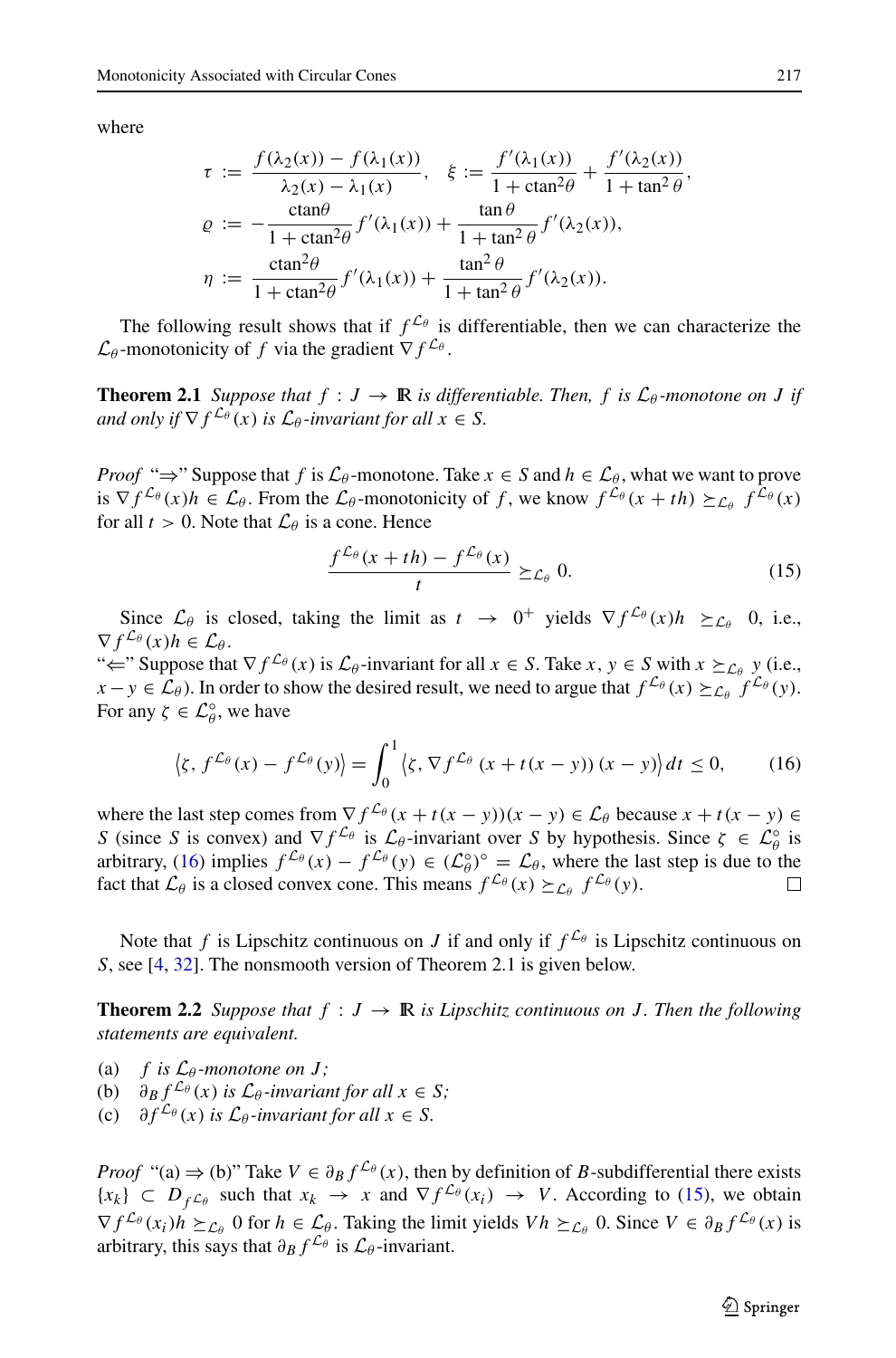"(b)  $\Rightarrow$  (c)" Take  $V \in \partial f^{\mathcal{L}_{\theta}}(x)$ , then by definition, there exists  $V_i \in \partial_B f^{\mathcal{L}_{\theta}}(x)$  and  $\beta_i \in$ [0, 1] such that  $V = \sum_i \beta_i V_i$  and  $\sum_i \beta_i = 1$ . Thus, for any  $h \in \mathcal{L}_{\theta}$ , we have  $V h =$  $\sum_i \beta_i V_i h \in \mathcal{L}_\theta$ , since  $V_i$  is  $\mathcal{L}_\theta$ -invariant and  $\mathcal{L}_\theta$  is convex. Hence  $\partial f^{\mathcal{L}_\theta}(x)$  is  $\mathcal{L}_\theta$ -invariant. "(c)  $\Rightarrow$  (a)" The proof follows from Theorem 2.1 by replacing [\(16\)](#page-6-0) with

$$
\langle \zeta, f^{\mathcal{L}_{\theta}}(x) - f^{\mathcal{L}_{\theta}}(y) \rangle = \langle \zeta, V(x - y) \rangle \leq 0,
$$

for some *V* ∈  $\partial f^{\mathcal{L}_{\theta}}(z)$  with  $z \in [x, y]$  by the mean-value theorem of Lipschitz functions [10]. [\[10\]](#page-20-18).

With these preparations, we provide a sufficient condition for the  $\mathcal{L}_{\theta}$ -monotonicity.

**Theorem 2.3** *Suppose that*  $f : J \to \mathbb{R}$  *is differentiable. If for all*  $t_1, t_2 \in J$  *with*  $t_1 \leq t_2$ *,*  $(\tan \theta - \text{ctan}\theta) \left( f'(t_1) - f'(t_2) \right) \geq 0,$ (17)

*and*

<span id="page-7-1"></span><span id="page-7-0"></span>
$$
\left[\begin{array}{cc} f'(t_1) & \frac{f(t_2) - f(t_1)}{t_2 - t_1} \\ \frac{f(t_2) - f(t_1)}{t_2 - t_1} & f'(t_2) \end{array}\right] \succeq_{\mathbb{S}^2_+} O,
$$
 (18)

*then*  $f$  *is*  $\mathcal{L}_{\theta}$ *-monotone on*  $J$ *.* 

*Proof* According to Theorem 2.1, it suffices to show that  $\nabla f^{\mathcal{L}_{\theta}}(x)$  is  $\mathcal{L}_{\theta}$ -invariant for all  $x \in S$ . We proceed by discussing the following two cases.

**Case 1** For  $x_2 = 0$ , in this case it is clear that  $\nabla f^{\mathcal{L}_{\theta}}(x)$  being  $\mathcal{L}_{\theta}$ -invariant, i.e.,  $\nabla f^{\mathcal{L}_{\theta}}(x)h = f'(x_1)h \in \mathcal{L}_{\theta}$  for all  $h \in \mathcal{L}_{\theta}$ , is equivalent to saying  $f'(x_1) \geq 0$ .

**Case 2** For  $x_2 \neq 0$ , let

$$
H := \tau I + (\eta - \tau) \bar{x}_2 \bar{x}_2^T.
$$

Then, applying Lemma 2.2 to the formula of  $\nabla f^{\mathcal{L}_{\theta}}(x)$  in [\(14\)](#page-5-0),  $\nabla f^{\mathcal{L}_{\theta}}(x)$  is  $\mathcal{L}_{\theta}$ -invariant if and only if

<span id="page-7-2"></span>
$$
\xi \geq \| \varrho \| \tan \theta \tag{19}
$$

and there exists  $\lambda \geq 0$  such that

<span id="page-7-3"></span>
$$
\Upsilon := \begin{bmatrix} \xi^2 - \mathrm{ctan}^2 \theta \varrho^2 - \lambda & \xi \tan \theta \varrho \bar{x}_2^T - \mathrm{ctan} \theta \varrho \bar{x}_2^T H \\ \xi \tan \theta \varrho \bar{x}_2 - \mathrm{ctan} \theta \varrho H \bar{x}_2 & \tan^2 \theta \varrho^2 \bar{x}_2 \bar{x}_2^T - H^2 + \lambda I \end{bmatrix} \succeq_{\mathbb{S}_+^n} O. \tag{20}
$$

Hence, to achieve the desired result, it is equivalent to showing that the conditions [\(17\)](#page-7-0) and  $(18)$  can guarantee the validity of the conditions  $(19)$  and  $(20)$ . To check this, we first note that [\(19\)](#page-7-2) is equivalent to

<span id="page-7-4"></span>
$$
-\tan\theta f'(\lambda_1(x)) - \ctan\theta f'(\lambda_2(x)) \le -\tan\theta f'(\lambda_1(x)) + \tan\theta f'(\lambda_2(x))
$$
  

$$
\le \tan\theta f'(\lambda_1(x)) + \cot\theta f'(\lambda_2(x))
$$
  

$$
\iff f'(\lambda_2(x)) \ge 0 \text{ and } f'(\lambda_1(x)) \ge \frac{1 - \tan^2\theta}{2} f'(\lambda_2(x)).
$$
 (21)

This is ensured by [\(17\)](#page-7-0) and [\(18\)](#page-7-1). In fact, if  $\tan \theta \ge \text{ctan}\theta$ , then we know from (17) that  $f'(\lambda_1(x)) \ge f'(\lambda_2(x)) \ge ((1 - \text{ctan}^2 \theta)/2) f'(\lambda_2(x))$  where the second inequality is due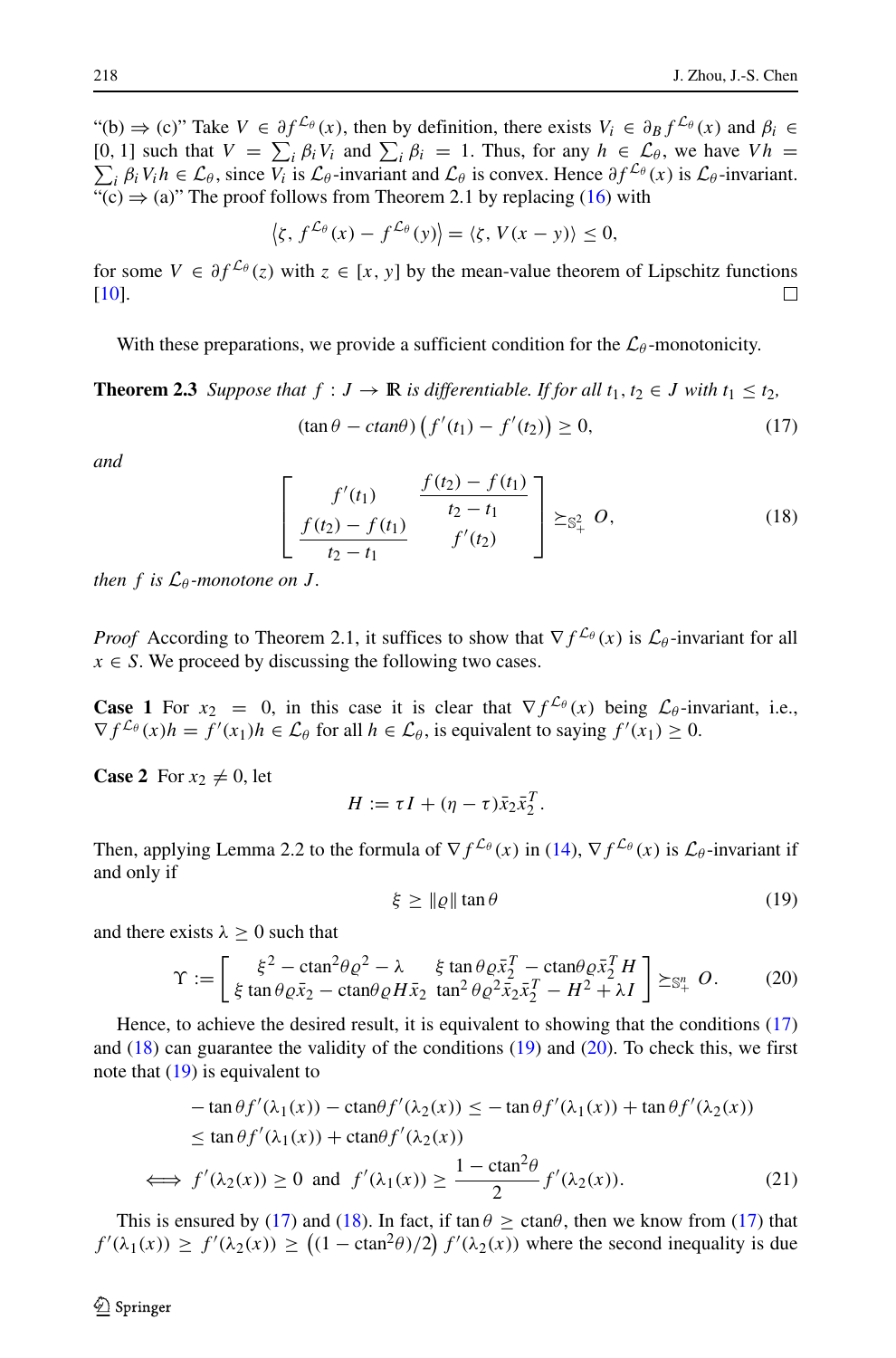to  $f'(\lambda_2(x)) \ge 0$  by [\(18\)](#page-7-1). If  $\tan \theta \le \text{ctan}\theta$ , then  $1 - \text{ctan}^2 \theta \le 0$ , and hence  $f'(\lambda_1(x)) \ge$  $0 \ge ((1 - \text{ctan}^2 \theta)/2) f'(\lambda_2(x))$  since  $f'(\lambda_i(x)) \ge 0$  for  $i = 1, 2$  by [\(18\)](#page-7-1). Now let us look into the entries of *ϒ*. In the *ϒ*11-entry, we calculate

$$
\xi^2 - \text{ctan}^2 \theta \varrho^2
$$
\n
$$
= \frac{1}{(\tan \theta + \text{ctan}\theta)^2} \left[ (\tan^2 \theta - \text{ctan}^2 \theta) f'(\lambda_1(x))^2 + 2(1 + \text{ctan}^2 \theta) f'(\lambda_1(x)) f'(\lambda_2(x)) \right]
$$
\n
$$
= \frac{1}{(\tan \theta + \text{ctan}\theta)^2} \left[ (\tan^2 \theta - \text{ctan}^2 \theta) f'(\lambda_1(x))^2 + (\text{ctan}^2 \theta - \tan^2 \theta) f'(\lambda_1(x)) f'(\lambda_2(x)) \right]
$$
\n
$$
+ \frac{1}{(\tan \theta + \text{ctan}\theta)^2} \left[ 2 + \tan^2 \theta + \text{ctan}^2 \theta \right] f'(\lambda_1(x)) f'(\lambda_2(x))
$$
\n
$$
= \mu + f'(\lambda_1(x)) f'(\lambda_2(x)),
$$

with

$$
\mu := \frac{1}{(\tan \theta + \ctan \theta)^2} \left[ (\tan^2 \theta - \tan^2 \theta) f'(\lambda_1(x))^2 + (\tan^2 \theta - \tan^2 \theta) f'(\lambda_1(x)) f'(\lambda_2(x)) \right]
$$
  
= 
$$
\frac{\tan \theta - \tan \theta}{\tan \theta + \tan \theta} f'(\lambda_1(x)) \left[ f'(\lambda_1(x)) - f'(\lambda_2(x)) \right]
$$
  

$$
\geq 0,
$$

where the last step is due to [\(17\)](#page-7-0). In the  $\Upsilon_{12}$ -entry and  $\Upsilon_{21}$ -entry, we calculate

$$
\begin{split}\n&\text{(}\xi \tan \theta) \varrho \bar{x}_2^T - \text{ctan} \theta \varrho \bar{x}_2^T H \\
&= \frac{1}{(\tan \theta + \text{ctan} \theta)^2} \left[ \left( -\tan^2 \theta + \text{ctan}^2 \theta \right) f'(\lambda_1(x))^2 + \left( \tan^2 \theta - \text{ctan}^2 \theta \right) f'(\lambda_1(x)) f'(\lambda_2(x)) \right] \bar{x}_2^T \\
&= -\frac{\tan \theta - \text{ctan} \theta}{\tan \theta + \text{ctan} \theta} f'(\lambda_1(x)) \left[ f'(\lambda_1(x)) - f'(\lambda_2(x)) \right] \bar{x}_2^T \\
&= -\mu \bar{x}_2^T.\n\end{split}
$$

In the *ϒ*22-entry, we calculate

$$
\tan^2 \theta \varrho^2 \bar{x}_2 \bar{x}_2^T - H^2 = -\tau^2 I + \left(\tau^2 + \frac{1}{(\tan \theta + \ctan \theta)^2} \left[ (\tan^2 \theta - \cot^2 \theta) f'(\lambda_1(x))^2 - 2(1 + \tan^2 \theta) f'(\lambda_1(x)) f'(\lambda_2(x)) \right] \bar{x}_2 \bar{x}_2^T
$$
  
=  $-\tau^2 I + \left(\tau^2 + \mu - f'(\lambda_1(x)) f'(\lambda_2(x)) \right) \bar{x}_2 \bar{x}_2^T.$ 

Hence, *ϒ* can be rewritten as

$$
\begin{split} \Upsilon &= \begin{bmatrix} \Upsilon_{11} & \Upsilon_{12} \\ \Upsilon_{21} & \Upsilon_{22} \end{bmatrix} \\ &= \begin{bmatrix} \mu + f'(\lambda_1(x))f'(\lambda_2(x)) - \lambda & -\mu \bar{x}_2^T \\ -\mu \bar{x}_2 & (\lambda - \tau^2)I + (\tau^2 + \mu - f'(\lambda_1(x))f'(\lambda_2(x))) \bar{x}_2 \bar{x}_2^T \end{bmatrix} .\end{split}
$$

Now, applying Lemma 2.3 to *ϒ*, we have

<span id="page-8-0"></span>
$$
\lambda_{\min}(\Upsilon) \ge \min \left\{ \Upsilon_{11} - |\mu|, \ \Upsilon_{11} - \left( \tau^2 + \mu - f'(\lambda_1(x)) f'(\lambda_2(x)) \right) \right\} \n+ \min \left\{ 0, \ \left( \lambda - \tau^2 \right) - \Upsilon_{11} + \left( \tau^2 + \mu - f'(\lambda_1(x)) f'(\lambda_2(x)) \right) \right\} \n= \min \left\{ f'(\lambda_1(x)) f'(\lambda_2(x)) - \lambda, \ 2 f'(\lambda_1(x)) f'(\lambda_2(x)) - \tau^2 - \lambda \right\} \n+ 2 \min \left\{ 0, \ \lambda - f'(\lambda_1(x)) f'(\lambda_2(x)) \right\}.
$$
\n(22)

**◯** Springer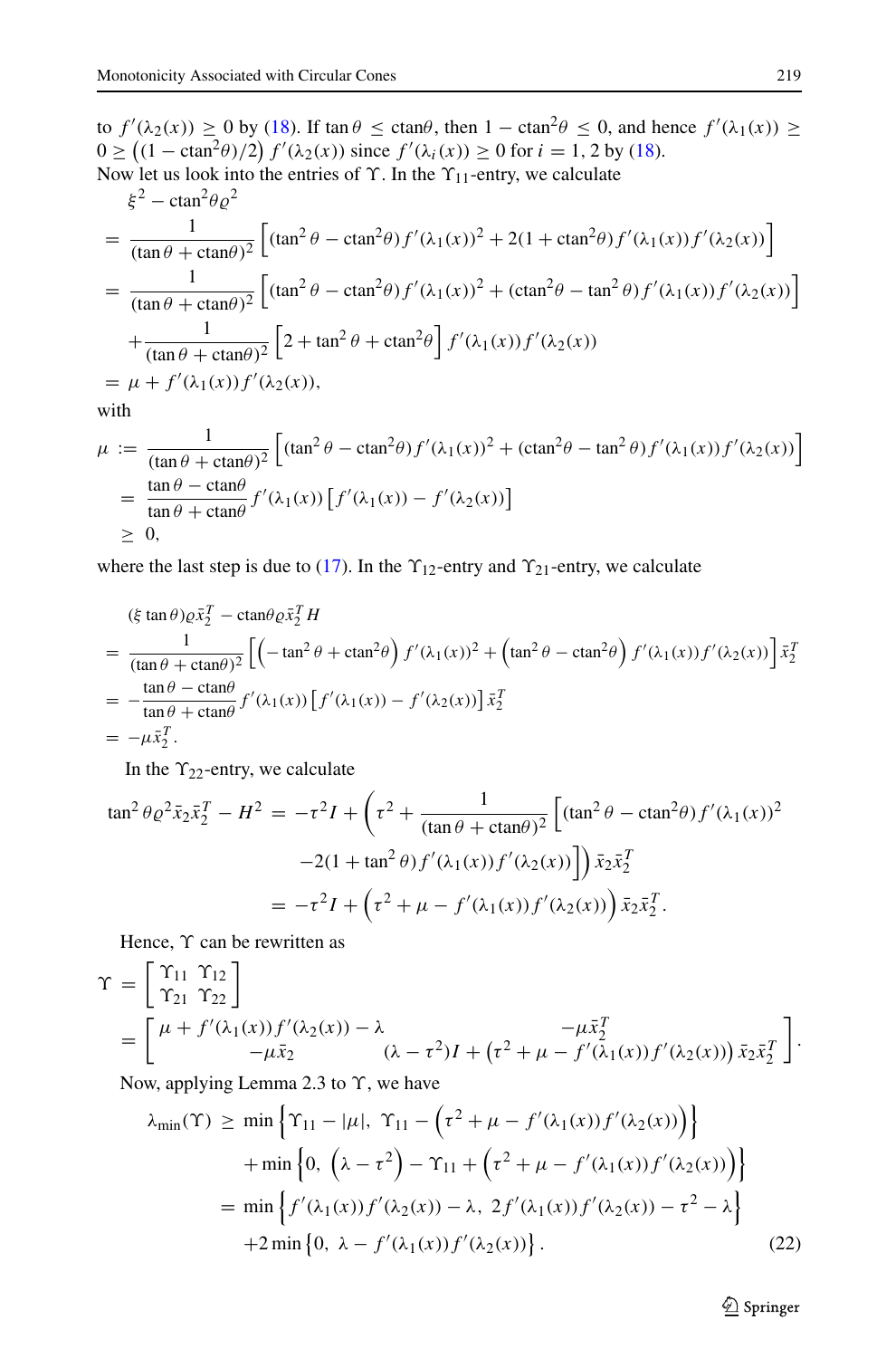Using  $\lambda_1(x) \leq \lambda_2(x)$  and condition [\(18\)](#page-7-1) ensures

$$
f'(\lambda_1(x)) \ge 0, \quad f'(\lambda_2(x)) \ge 0, \quad \text{and} \quad f'(\lambda_1(x))f'(\lambda_2(x)) \ge \left(\frac{f(\lambda_2(x)) - f(\lambda_1(x))}{\lambda_2(x) - \lambda_1(x)}\right)^2,
$$

which together with  $(15)$  yields

$$
f'(\lambda_1(x))f'(\lambda_2(x)) \ge 0 \quad \text{and} \quad f'(\lambda_1(x))f'(\lambda_2(x)) - \tau^2 \ge 0.
$$

Thus, we can plug  $\lambda := f'(\lambda_1(x))f'(\lambda_2(x)) \ge 0$  into [\(22\)](#page-8-0), which gives  $\lambda_{\min}(\Upsilon) \ge 0$ . Hence *ϒ* is positive semi-definite. This completes the proof.

*Remark 2.1* The condition [\(17\)](#page-7-0) holds automatically when  $\theta = 45^\circ$ . In other case, some addition requirement needs to be imposed on  $f$ . For instance,  $f$  is required to be convex as  $\theta \in (0, 45°)$  while f is required to be concave as  $\theta \in (45°, 90°)$ . This indicates that the angle plays an essential role in the framework of circular cone, i.e., the assumption on *f* is dependent on the range of the angle.

Based on the above, we can achieve a necessary and sufficient condition for  $\mathcal{L}_{\theta}$ monotonicity in the special case of  $n = 2$ .

**Theorem 2.4** *Suppose that*  $f : J \to \mathbb{R}$  *is differentiable on J* and  $n = 2$ . Then,  $f$  *is*  $\mathcal{L}_{\theta}$ *monotone on J* if and only if  $f'(t) \ge 0$  for all  $t \in J$  and  $(\tan \theta - \ctan \theta)(f'(t_1) - f'(t_2)) \ge 0$ *for all*  $t_1, t_2 \in J$  *with*  $t_1 \leq t_2$ *.* 

*Proof* In light of the proof of Theorem 2.3, we know that *f* is  $\mathcal{L}_{\theta}$ -monotone if and only if for any  $x \in S$ ,

<span id="page-9-1"></span>
$$
f'(\lambda_2(x)) \ge 0
$$
,  $f'(\lambda_1(x)) \ge \frac{1 - \text{ctan}^2 \theta}{2} f'(\lambda_2(x))$ , (23)

and there exists  $\lambda \geq 0$  such that

<span id="page-9-0"></span>
$$
\Upsilon = \begin{bmatrix} \mu + f'(\lambda_1(x)) f'(\lambda_2(x)) - \lambda & \pm \mu \\ \pm \mu & \mu - f'(\lambda_1(x)) f'(\lambda_2(x)) + \lambda \end{bmatrix} \succeq_{\mathbb{S}_+^2} O,
$$
 (24)

where the form of *Y* comes from the fact that  $\bar{x}_2 = \pm 1$  in this case. It follows from [\(24\)](#page-9-0) that  $\mu^2 - (f'(\lambda_1(x))f'(\lambda_2(x)) - \lambda)^2 - \mu^2 \ge 0$ , which implies  $\lambda = f'(\lambda_1(x))f'(\lambda_2(x))$ . Substituting it into [\(24\)](#page-9-0) yields

$$
\Upsilon = \begin{bmatrix} \mu & \pm \mu \\ \pm \mu & \mu \end{bmatrix} = \mu \begin{bmatrix} 1 & \pm 1 \\ \pm 1 & 1 \end{bmatrix} \succeq_{\mathbb{S}^2_+} O,
$$

which in turn implies  $\mu \geq 0$ . Hence, the conditions [\(23\)](#page-9-1) and [\(24\)](#page-9-0) are equivalent to

$$
\begin{cases}\nf'(\lambda_2(x)) \ge 0, & f'(\lambda_1(x)) \ge \frac{1 - \operatorname{ctan}^2 \theta}{2} f'(\lambda_2(x)), \\
(\tan \theta - \operatorname{ctan} \theta) f'(\lambda_1(x)) [f'(\lambda_1(x)) - f'(\lambda_2(x))] \ge 0.\n\end{cases}
$$

Due to the arbitrariness of  $\lambda_i(x) \in J$  and applying similar arguments following [\(21\)](#page-7-4), the above conditions give  $f'(t) \ge 0$  for all  $t \in J$  and  $(\tan \theta - \tan \theta)(f'(t_1) - f'(t_2)) \ge 0$  for all  $t_1, t_2 \in J$  with  $t_1 \leq t_2$ . Thus, the proof is complete.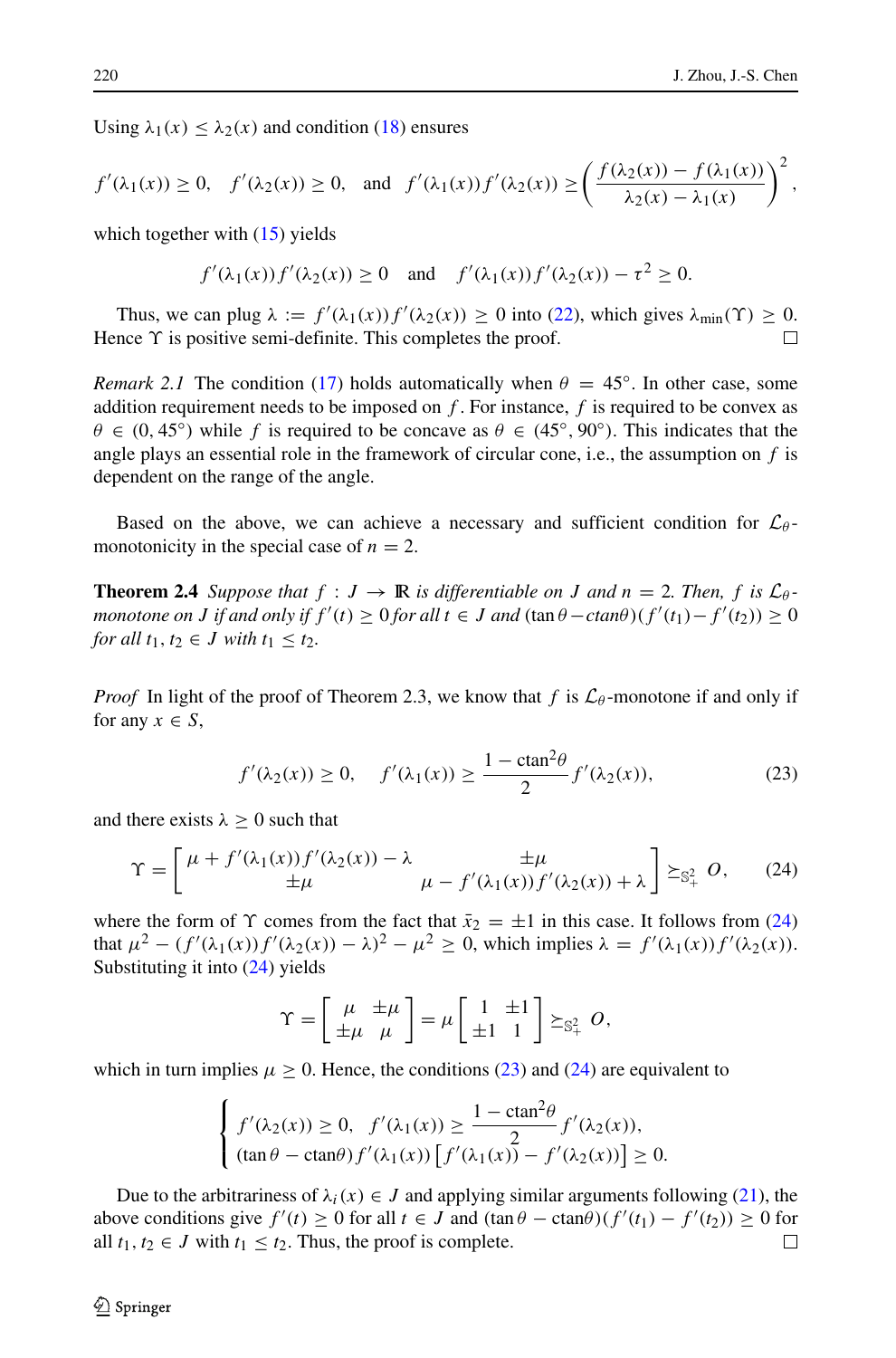## <span id="page-10-2"></span>**3 Monotonicity of** *f L<sup>θ</sup>*

In Section [2,](#page-3-0) we have shown that the circular cone monotonicity of *f* depends on both the monotonicity of  $f$  and the range of the angle  $\theta$ . Now the following questions arise: how about on the relationship between the monotonicity of  $f^{\mathcal{L}_{\theta}}$  and the  $\mathcal{L}_{\theta}$ -monotonicity of *f* ? Whether the monotonicity of  $f^{\mathcal{L}_\theta}$  also depends on  $\theta$ ? This is the main motivation of this section. First, for a mapping  $H : \mathbb{R}^n \to \mathbb{R}^n$ , let us denote  $\partial H(x) \geq_{\mathbb{S}^n_+} O$  (or *∂H*(*x*) >  $s_{\alpha}$ <sup>*n*</sup> *O*) to mean that each elements in *∂H*(*x*) is positive semi-definite (or positive definite), i.e.,

 $\partial H(x) \succeq_{\mathbb{S}_+^n} O$  (or  $\succ_{\mathbb{S}_+^n} O$ )  $\iff A \succeq_{\mathbb{S}_+^n} O$  (or  $\succ_{\mathbb{S}_+^n} O$ ),  $\forall A \in \partial H(x)$ .

Taking into account of the result in [\[26\]](#page-21-12), we readily have

**Lemma 3.1** *Let f be Lipschitz continuous on J . The following statements hold:*

- (a)  $f^{\mathcal{L}_{\theta}}$  *is monotone on S if and only if*  $\partial f^{\mathcal{L}_{\theta}}(x) \succeq_{\mathbb{S}^n_+} O$  *for all*  $x \in S$ ;
- (b) *If*  $\partial f^L \theta(x) \succ_{\mathbb{S}_+^n} O$  *for all*  $x \in S$ *, then*  $f^L \theta$  *is strictly monotone on S*;
- (c)  $f^{\mathcal{L}_{\theta}}$  *is strongly monotone on S if and only if there exists*  $\mu > 0$  *such that*  $\partial f^{\mathcal{L}_{\theta}}(x) \succeq_{S_1^n}$ +  $\mu I$  *for all*  $x \in S$ *.*

**Lemma 3.2** *Suppose that f is Lipschitz continuous. Then,*

$$
\partial_B f^{\mathcal{L}_{\theta}}(x) \succeq_{\mathbb{S}_+^n} O \iff \partial f^{\mathcal{L}_{\theta}}(x) \succeq_{\mathbb{S}_+^n} O \text{ and } \partial_B f^{\mathcal{L}_{\theta}}(x) \succ_{\mathbb{S}_+^n} O \iff \partial f^{\mathcal{L}_{\theta}}(x) \succ_{\mathbb{S}_+^n} O.
$$

*Proof* The result follows immediately from the fact  $\partial f^{\mathcal{L}_{\theta}}(x) = \text{conv}\partial_B f^{\mathcal{L}_{\theta}}(x)$ .  $\Box$ 

**Lemma 3.3** *The following statements hold.*

(a) *For any*  $h \in \mathbb{R}^n$ 

<span id="page-10-0"></span>
$$
t_1\left(h_1 - \frac{\tan\theta \bar{x}_2^T h_2}{\sin\theta \bar{x}_2^T h_2}\right)^2 + t_2\left(h_1 + \tan\theta \bar{x}_2^T h_2\right)^2 + t_3\left(\|h_2\|^2 - \left(\bar{x}_2^T h_2\right)^2\right) \ge 0 \quad (25)
$$

*if and only if*  $t_i \geq 0$  *for*  $i = 1, 2, 3$ *.* 

(b) *For any*  $h \in \mathbb{R}^n \setminus \{0\}$ 

<span id="page-10-1"></span>
$$
t_1 \left( h_1 - \text{ctan}\theta \bar{x}_2^T h_2 \right)^2 + t_2 \left( h_1 + \tan \theta \bar{x}_2^T h_2 \right)^2 + t_3 \left( \|h_2\|^2 - (\bar{x}_2^T h_2)^2 \right) > 0 \quad (26)
$$
  
if and only if  $t_i > 0$  for  $i = 1, 2, 3$ .

*Proof* (a) The sufficiency is clear, since  $|\bar{x}_2^T h_2| \le ||\bar{x}_2|| ||h_2|| = ||h_2||$  by Cauchy-Schwartz inequality. Now let us show the necessity. Taking  $h = (1, -\text{ctan}\theta \bar{x}_2)^T$ , then [\(25\)](#page-10-0) equal to  $t_1(1+\text{ctan}^2\theta)^2 \geq 0$ , which implies  $t_1 \geq 0$ . Similarly, let  $h = (1, \tan \theta \bar{x}_2)^T$ , then [\(25\)](#page-10-0) yields  $t_2(1 + \tan^2 \theta)^2 \ge 0$ , implying  $t_2 \ge 0$ . Finally, let  $h = (0, u)^T$  with *u* satisfying  $\langle u, \bar{x}_2 \rangle = 0$ and  $||u|| = 1$ , then it follows from [\(25\)](#page-10-0) that  $t_3 \geq 0$ .

(b) The necessity is the same of the argument as given in part (a). For sufficiency, take a nonzero vector *h*. If  $||h_2|| - \bar{x}_2^T h_2 > 0$ , then the result holds since  $t_3 > 0$ . If  $||h_2|| - \bar{x}_2^T h_2 = 0$ , then  $h_2 = \beta \bar{x}_2$ . So the left side of [\(26\)](#page-10-1) takes  $t_1(h_1 - \beta \text{ctan}\theta)^2 + t_2(h_1 + \beta \text{tan}\theta)^2 > 0$ , because *h*<sub>1</sub> − *β*ctan $θ$  = *h*<sub>1</sub> + *β* tan  $θ$  = 0 only happened when  $β$  = 0 and *h*<sub>1</sub> = 0. This means  $h_2 = 0$  since  $h_2 = \beta \bar{x}_2$ , so  $h = 0$ . П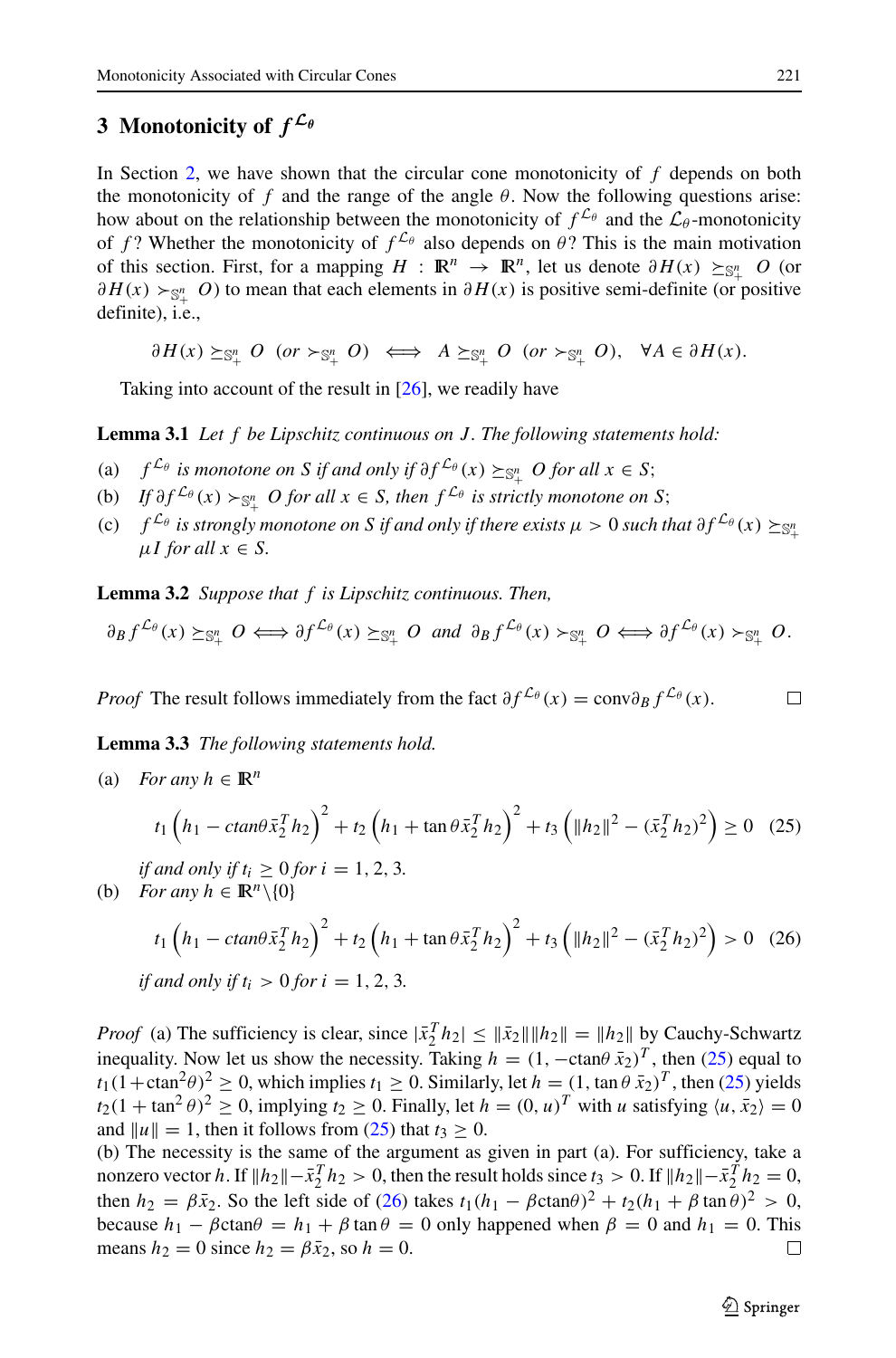If *f* is differentiable, it is known that  $f^{\mathcal{L}_{\theta}}$  is differentiable [\[4,](#page-20-16) [32\]](#page-21-0). It then follows from Lemma 3.1 that  $f^{\mathcal{L}_{\theta}}$  is monotone on *S* if and only if  $\nabla f^{\mathcal{L}_{\theta}}(x) \geq_{\mathbb{S}^n_+} O$  for all  $x \in S$ . Hence, to characterize the monotonicity of  $f^{\mathcal{L}_\theta}$ , the first thing is to estimate  $\nabla f^{\mathcal{L}_\theta}(x) \succeq_{\mathbb{S}^n_+} O$  via *f* .

**Theorem 3.1** *Given*  $x \in \mathbb{R}^n$  *and suppose that f is differentiable at*  $\lambda_i(x)$  *for*  $i = 1, 2$ *. Then*  $\nabla f^{\mathcal{L}_{\theta}}(x) \succeq_{\mathbb{S}_+^n} O$  *if and only if*  $f'(\lambda_i(x)) \ge 0$  *for*  $i = 1, 2$  *and*  $f(\lambda_2(x)) \ge f(\lambda_1(x))$ *.* 

*Proof* The proof is divided into the following two cases.

**Case 1** For  $x_2 = 0$ , using  $\nabla f^{\mathcal{L}_{\theta}}(x) = f'(x_1)e$ , it is clear that  $\nabla f^{\mathcal{L}_{\theta}}(x) \succeq_{\mathbb{S}^n_+} O$  is equivalent to saying  $f'(x_1) \geq 0$ . Then, the desired result follows.

**Case 2** For  $x_2 \neq 0$ , denote

$$
b_1 := \frac{f'(\lambda_1(x))}{1 + \operatorname{ctan}^2 \theta} \quad \text{and} \quad b_2 = \frac{f'(\lambda_2(x))}{1 + \tan^2 \theta}.
$$

Then,  $\xi = b_1 + b_2$ ,  $\rho = -b_1 \text{ctan}\theta + b_2 \text{tan}\theta$ , and  $\eta = b_1 \text{ctan}^2\theta + b_2 \text{tan}^2\theta$ . Hence, for all  $h = (h_1, h_2)^T \in \mathbb{R} \times \mathbb{R}^{n-1}$ , we have

$$
\langle h, \nabla f^{\mathcal{L}_{\theta}}(x)h \rangle
$$
  
=  $(b_1 + b_2)h_1^2 + 2\varrho h_1 \bar{x}_2^T h_2 + \tau \|h_2\|^2 + (b_1 \text{ctan}^2 \theta + b_2 \text{tan}^2 \theta - \tau)(\bar{x}_2^T h_2)^2$   
=  $(b_1 + b_2)h_1^2 + 2(-b_1 \text{ctan} \theta + b_2 \text{tan} \theta)h_1 \bar{x}_2^T h_2 + (b_1 \text{ctan}^2 \theta + b_2 \text{tan}^2 \theta)(\bar{x}_2^T h_2)^2$   
+  $\tau \left( \|h_2\|^2 - (\bar{x}_2^T h_2)^2 \right)$   
=  $b_1 \left( h_1^2 - 2 \text{ctan} \theta h_1 \bar{x}_2^T h_2 + \text{ctan}^2 \theta(\bar{x}_2^T h_2)^2 \right) + b_2 \left( h_1^2 + 2 \text{tan} \theta h_1 \bar{x}_2^T h_2 + \text{tan}^2 \theta(\bar{x}_2^T h_2)^2 \right)$   
+  $\tau \left( \|h_2\|^2 - (\bar{x}_2^T h_2)^2 \right)$   
=  $b_1 \left( h_1 - \text{ctan} \theta \bar{x}_2^T h_2 \right)^2 + b_2 \left( h_1 + \text{tan} \theta \bar{x}_2^T h_2 \right)^2 + \tau \left( \|h_2\|^2 - (\bar{x}_2^T h_2)^2 \right).$ 

In light of Lemma 3.3, the desired result is equivalent to

$$
b_1 \ge 0
$$
,  $b_2 \ge 0$ ,  $\tau = \frac{f(\lambda_2(x)) - f(\lambda_1(x))}{\lambda_2(x) - \lambda_1(x)} \ge 0$ ,

i.e.,  $f'(\lambda_1(x)) \ge 0$ ,  $f'(\lambda_2(x)) \ge 0$ , and  $f(\lambda_2(x)) \ge f(\lambda_1(x))$  due to  $\lambda_2(x) > \lambda_1(x)$  in this case.

By following almost the same arguments as given in Theorem 3.1, we further obtain the following consequence.

**Corollary 3.1** *Given*  $x \in \mathbb{R}^n$  *and suppose that*  $f$  *is differentiable at*  $\lambda_i(x)$  *for*  $i = 1, 2$ *. Then for*  $x_2 \neq 0$ ,  $\nabla f^{\mathcal{L}_{\theta}}(x) > \mathbb{S}^n_+$  *O* if and only if  $f'(\lambda_i(x)) > 0$  for  $i = 1, 2$  and  $f(\lambda_2(x)) > 0$  $f(\lambda_1(x))$ ; for  $x_2 = 0$ ,  $\nabla f^{L_{\theta}}(x) > \mathbb{S}^n_+$  *O* if and only if  $f'(x_1) > 0$ .

When *f* is non-differentiable, we resort to the subdifferential  $\partial_B(f^{\mathcal{L}_{\theta}})$ , whose estimate is given in [\[32\]](#page-21-0).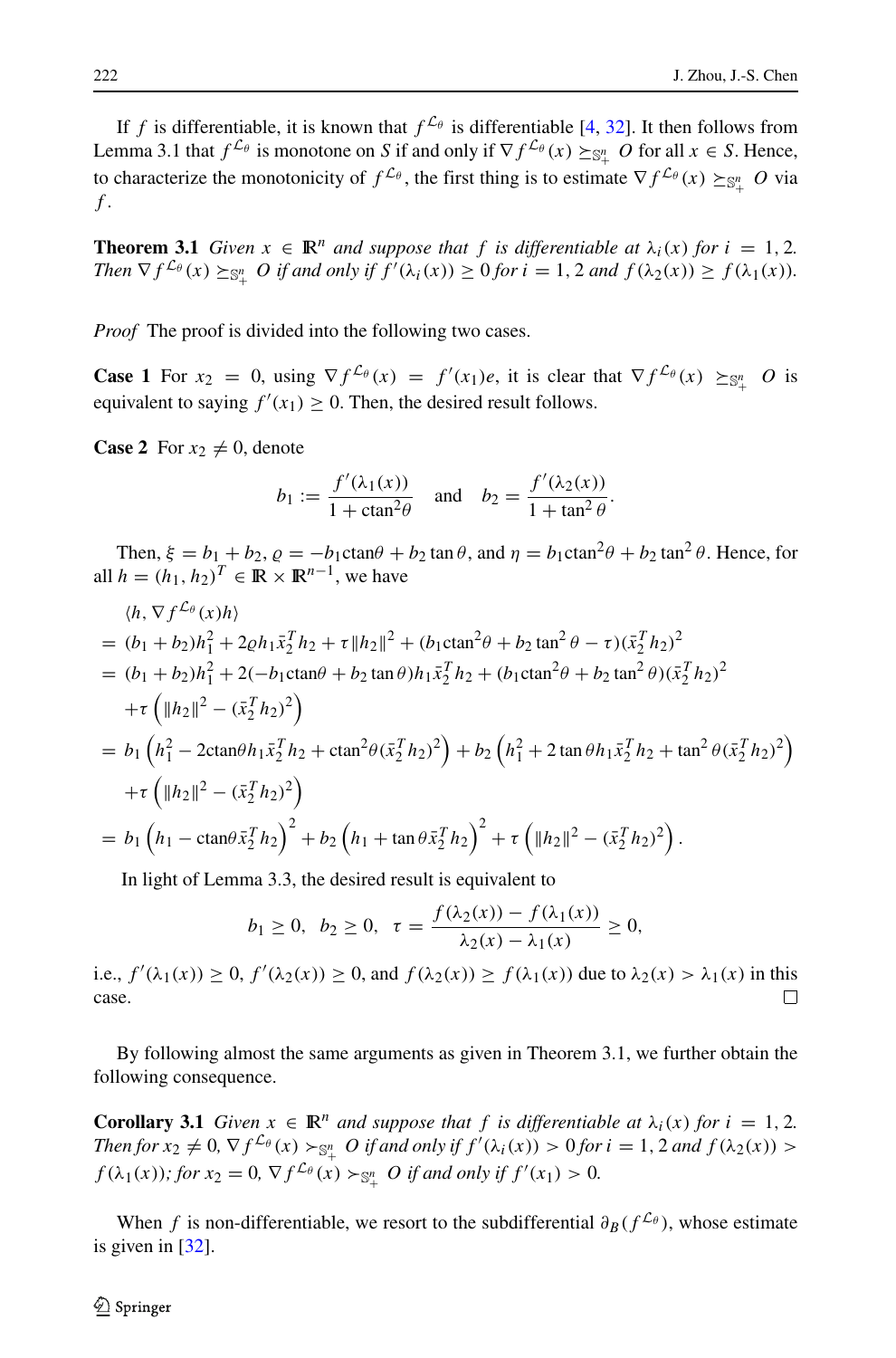**Lemma 3.4** *Let*  $f : \mathbb{R} \to \mathbb{R}$  *be strictly continuous. Then, for any*  $x \in \mathbb{R}^n$ *, the B-differential*  $\partial_B(f^{\mathcal{L}_{\theta}})(x)$  *is well defined and nonempty. Moreover,* 

 $(i)$  *if*  $x_2 \neq 0$ *, then* 

<span id="page-12-0"></span>
$$
\partial_B(f^{\mathcal{L}_{\theta}})(x) = \left\{ \begin{bmatrix} \xi & \varrho x_2^T / ||x_2|| \\ \varrho x_2 / ||x_2|| & \tau I + (\eta - \tau) x_2 x_2^T / ||x_2||^2 \end{bmatrix} \middle| \begin{array}{l} \tau = \frac{f(\lambda_2(x)) - f(\lambda_1(x))}{\lambda_2(x) - \lambda_1(x)} \\ \xi - \varrho ctan\theta \in \partial_B f(\lambda_1(x)) \\ \xi + \varrho \tan \theta \in \partial_B f(\lambda_2(x)) \\ \eta = \xi - \varrho(ctan\theta - \tan \theta) \end{array} \right\};
$$
\n(27)

(ii) *if*  $x_2 = 0$ *, then* 

<span id="page-12-1"></span>
$$
\partial_B(f^{\mathcal{L}_{\theta}})(x) \subset \left\{ \begin{bmatrix} \xi & \varrho w^T \\ \varrho w & \tau I + (\eta - \tau) w w^T \end{bmatrix} \middle| \begin{array}{l} \tau \in \partial f(\lambda_1(x)), & \|w\| = 1 \\ \xi - \varrho ctan\theta \in \partial_B f(\lambda_1(x)) \\ \xi + \varrho \tan \theta \in \partial_B f(\lambda_1(x)) \\ \eta = \xi - \varrho (ctan\theta - \tan\theta) \end{array} \right\}.
$$
 (28)

Lemma 3.4 presents an upper estimation on  $\partial_B f^{\mathcal{L}_{\theta}}(x)$  when  $x_2 = 0$ . Here we give an lower estimation.

**Lemma 3.5** *Suppose that*  $f$  *is locally Lipschitz at*  $x$  *with*  $x_2 = 0$ *. Then,* 

$$
\partial_B f(x_1) I \subseteq \partial_B f^{\mathcal{L}_{\theta}}(x).
$$

*Proof* First, take  $u \in \partial_B f(x_1)$ . Since f is locally Lipschitz at  $x_1$ , there exists  $t \in D_f$ satisfying  $t \to x_1$ . Note that  $\lambda_i(te) = t$  for  $i = 1, 2$ . Then,  $f^{\mathcal{L}_{\theta}}$  is differentiable at *te*, i.e.,  $te \in D_f \mathcal{L}_{\theta}$  and  $\nabla f^{\mathcal{L}_{\theta}}(te) = f'(t)I$ . Hence,

$$
uI = \lim_{t \to x_1} f'(t)I = \lim_{t \to x} \nabla f^{\mathcal{L}_{\theta}}(te) \in \partial_B f^{\mathcal{L}_{\theta}}(x).
$$

Since *u* is an arbitrary element in  $\partial_B f(x_1)$ , the desired result follows.

Using Lemmas 3.4 and 3.5, the nonsmooth version of Theorem 3.1 is given below.

**Theorem 3.2** *Given*  $x \in \mathbb{R}^n$ *, then*  $\partial_B f^{\mathcal{L}_\theta}(x) \succeq_{\mathbb{S}_+^n} O$  *if and only if*  $\partial_B f(\lambda_i(x)) \geq 0$  *for*  $i = 1, 2, and f(\lambda_2(x)) \ge f(\lambda_1(x)).$ 

*Proof* Consider the following two cases.

**Case 1** For  $x_2 \neq 0$ , according to [\(27\)](#page-12-0), we know for  $V \in \partial_B f^{\mathcal{L}_\theta}(x)$ , there exists  $v_i \in$  $\partial_B f(\lambda_i(x))$  for  $i = 1, 2$  such that  $\xi - \varrho \text{ctan}\theta = v_1, \xi + \varrho \text{tan}\theta = v_2$ , and

$$
V = \begin{bmatrix} \xi & \varrho \bar{x}_2^T \\ \varrho \bar{x}_2 & \tau I + (\eta - \tau) \bar{x}_2 \bar{x}_2^T \end{bmatrix}.
$$

Hence,

$$
\xi = \frac{v_1 \tan \theta + v_2 \cot \theta}{\tan \theta + \cot \theta}, \ \ \varrho = \frac{v_2 - v_1}{\tan \theta + \cot \theta} \ \text{ and } \ \eta = \frac{v_1 \cot \theta + v_2 \tan \theta}{\tan \theta + \cot \theta}
$$

 $\Box$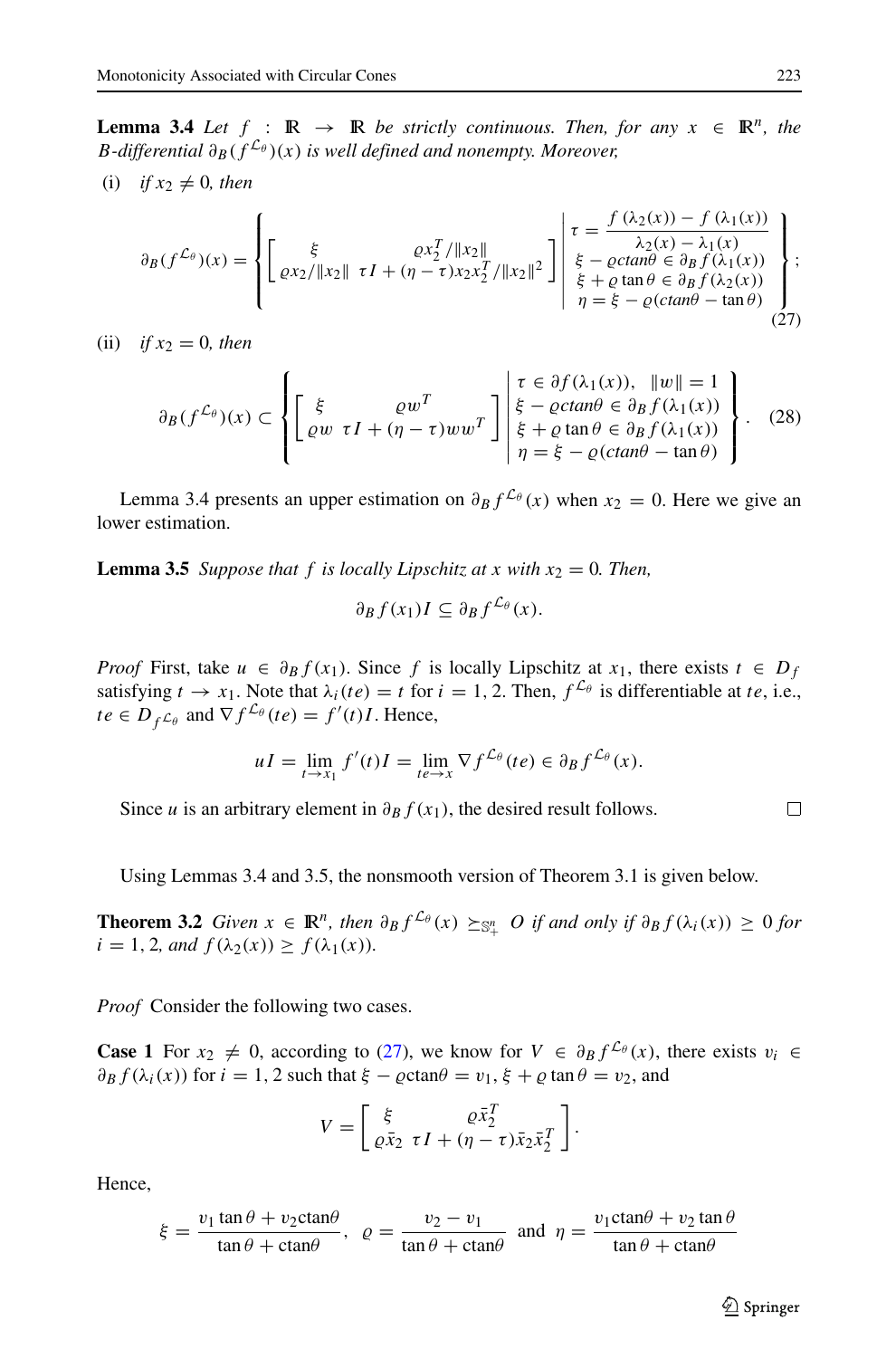and

<span id="page-13-0"></span>
$$
\begin{split}\n&= \frac{\langle h, Vh \rangle}{\tan \theta + \cot \theta} \\
&= \frac{v_1 \tan \theta + v_2 \cot \theta}{\tan \theta + \cot \theta} h_1^2 + 2 \frac{v_2 - v_1}{\tan \theta + \cot \theta} \bar{x}_2^T h_2 h_1 + \frac{v_1 \cot \theta + v_2 \tan \theta}{\tan \theta + \cot \theta} (\bar{x}_2^T h_2)^2 \\
&+ \tau \left[ \|h_2\|^2 - (\bar{x}_2^T h_2)^2 \right] \\
&= \frac{\tan \theta}{\tan \theta + \cot \theta} v_1 \left[ h_1 - (\bar{x}_2^T h_2) \cot \theta \right]^2 + \frac{\cot \theta}{\tan \theta + \cot \theta} v_2 \left[ h_1 + (\bar{x}_2^T h_2) \tan \theta \right]^2 \\
&+ \tau \left[ \|h_2\|^2 - (\bar{x}_2^T h_2)^2 \right].\n\end{split}
$$
\n(29)

Applying Lemma 3.3, we have  $\langle h, V h \rangle \ge 0$  for all  $h \in \mathbb{R}^n$  if and only if  $v_1, v_2 \ge 0$ , and  $\tau \geq 0$ . In other words,  $\partial_B f^{\mathcal{L}_{\theta}}(x) \succeq_{\mathbb{S}_+^n} O$  if and only if  $\partial_B f(\lambda_i(x)) \geq 0$  for  $i = 1, 2$  and  $f(\lambda_2(x)) \geq f(\lambda_1(x)).$ 

**Case 2** For  $x_2 = 0$ , the sufficiency follows by along the same arguments as above. In fact, the every element of the left set  $(28)$  is positive semidefinite. Then, the necessity follows from Lemma 3.5.  $\Box$ 

Likewise, we have a nonsmooth version of Corollary 3.1 which is given below.

**Corollary 3.2** *Given*  $x \in \mathbb{R}^n$ *, then for*  $x_2 \neq 0$ *,*  $\partial_B f^{\mathcal{L}_\theta}(x) > 0$  *if and only if*  $\partial_B f(\lambda_i(x)) > 0$ 0 *for*  $i = 1, 2$ *, and*  $f(\lambda_2(x)) > f(\lambda_1(x))$ ; *for*  $x_2 = 0$ ,  $\partial_B f^{\mathcal{L}_\theta}(x) > 0$  *if and only if*  $\partial_B f(x_1) > 0$ .

One point needs to be mentioned here. Because we cannot characterize the strict monotonicity by subgradients (see Lemma 3.1), we resort to the definition of monotonicity. Indeed, inspired by [\[18\]](#page-20-17), we obtain the following result.

**Theorem 3.3** *Suppose that f is locally Lipschitz continuous on J . Then,*

- (a)  $f^{\mathcal{L}_{\theta}}$  *is monotone on S if and only if f is nondecreasing on J*;
- (b)  $f^{\mathcal{L}_{\theta}}$  *is strictly monotone on S if and only if f is strictly increasing on J*;
- (c)  $f^{\mathcal{L}_{\theta}}$  *is strongly monotone on S with*  $\mu > 0$  *if and only if f is strongly increasing on S with*  $\mu > 0$ .

*Proof* (a)  $\implies$  Take  $t_1, t_2 \in J$  with  $t_1 \leq t_2$ . Since  $f^{\mathcal{L}_{\theta}}$  is monotone, we have

$$
0 \le \langle (t_1-t_2)e, f^{\mathcal{L}_{\theta}}(t_1e) - f^{\mathcal{L}_{\theta}}(t_2e) \rangle = (t_1-t_2)(f(t_1)-f(t_2)),
$$

which implies  $f(t_1) \leq f(t_2)$ .

 $\leftarrow$  Take *x* ∈ *S*. Since *f* is monotone on *J*, we know  $\partial_B f(t) \geq 0$  for all  $t \in J$ , and hence  $\partial f(t) \geq 0$  for  $t \in J$ . Because  $\lambda_i(x) \in J$  for  $i = 1, 2$ , it implies  $\partial_B f(\lambda_i(x)) \geq 0$  for  $i = 1, 2$ . In addition,  $f(\lambda_2(x)) - f(\lambda_1(x)) = \gamma(\lambda_2(x) - \lambda_1(x))$  for some  $\gamma \in \partial f(t_0)$  and *t*<sub>0</sub> ∈  $(\lambda_1(x), \lambda_2(x))$  ⊆ *J*. Hence,  $f(\lambda_2(x)) \ge f(\lambda_1(x))$  due to  $\gamma \in \partial f(t_0) \ge 0$ . Applying Theorem 3.2 yields  $\partial_B f^{\mathcal{L}_\theta}(x) \succeq_{\mathbb{S}_+^n} O$ , which means  $f^{\mathcal{L}_\theta}$  is monotone on *S* by Lemma 3.1. (b)  $\implies$  Given *t*<sub>1</sub>, *t*<sub>2</sub> ∈ *J* with *t*<sub>1</sub> > *t*<sub>2</sub>. Since  $f^{\mathcal{L}_{\theta}}$  is strictly monotone on *S*, we have

$$
(f(t_1)-f(t_2))(t_1-t_2)=\langle f^{\mathcal{L}_{\theta}}(t_1e)-f^{\mathcal{L}_{\theta}}(t_2e),(t_1-t_2)e\rangle>0,
$$

which together with the fact  $t_1 > t_2$  yields  $f(t_1) > f(t_2)$ . This says f is strictly increasing on  $J$ .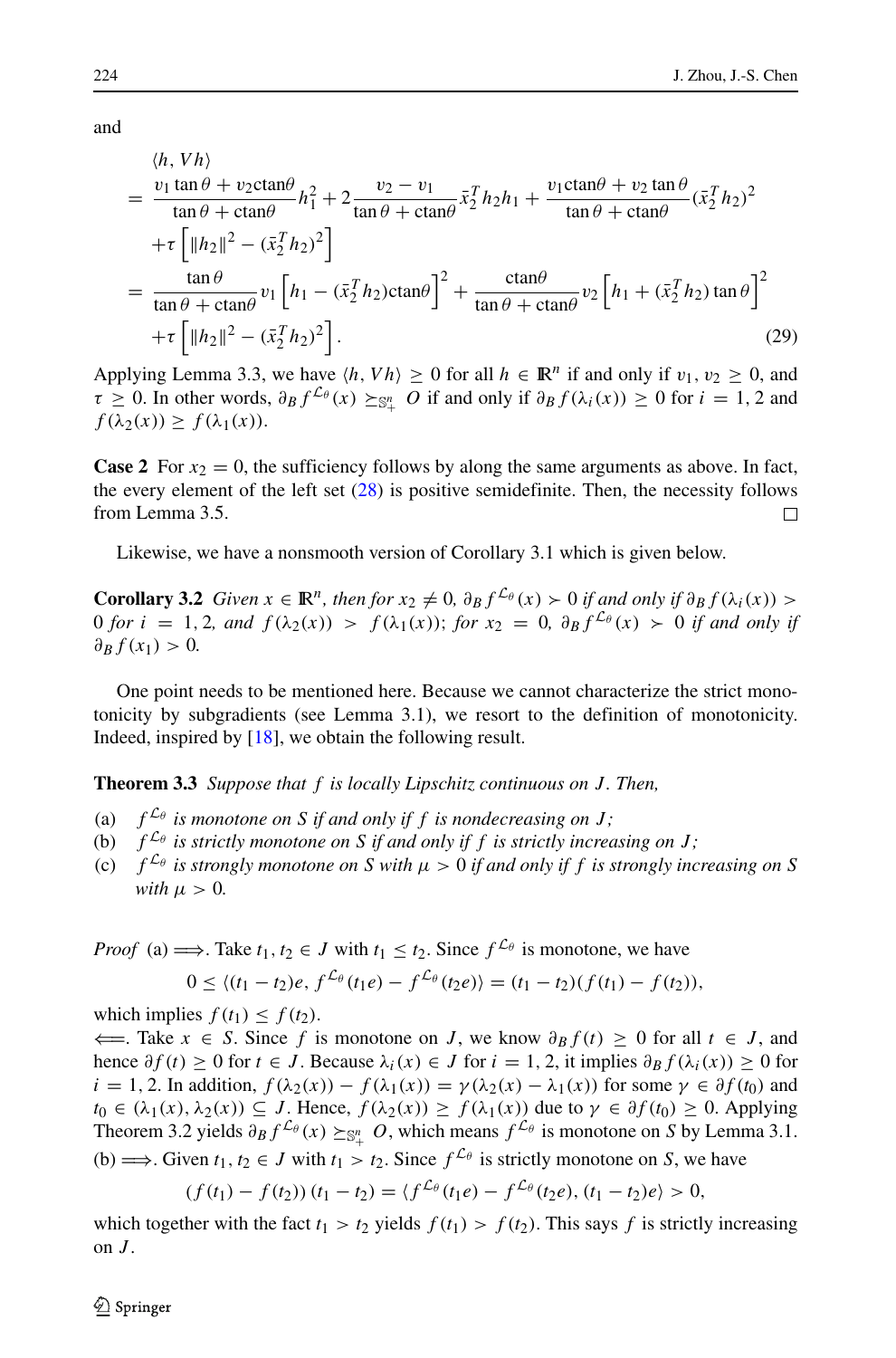$\leftarrow$ . Let *x*, *y* ∈ *S* with *x*  $\neq$  *y*. We shall show the strict monotonicity of  $f^{\mathcal{L}_{\theta}}$  by checking definition. To proceed, we consider the following four cases.

**Case 1** For  $x_2 = y_2 = 0$ , it is clear that

$$
\langle f^{\mathcal{L}_{\theta}}(x) - f^{\mathcal{L}_{\theta}}(y), x - y \rangle = (f(x_1) - f(y_1)) (x_1 - y_1) > 0,
$$

where the last step is due to the fact that *f* is strictly monotone and  $x_1 \neq y_1$ , since  $(x_1, 0)$  =  $x \neq y = (y_1, 0)$  under this case.

**Case 2** For  $x_2 = 0$  and  $y_2 \neq 0$ , we have

$$
\langle f^{L_{\theta}}(y) - f^{L_{\theta}}(x), y - x \rangle
$$
\n=
$$
\left\langle \left( \frac{\frac{1}{1 + \tan^{2} \theta} [f(\lambda_{1}(y)) - f(x_{1})] + \frac{1}{1 + \tan^{2} \theta} [f(\lambda_{2}(y)) - f(x_{1})]}{\frac{\tan \theta}{1 + \tan^{2} \theta} [f(\lambda_{2}(y)) - f(x_{1})] - \frac{\cot \theta}{1 + \cot^{2} \theta} [f(\lambda_{1}(y)) - f(x_{1})]} \right] \overline{y}_{2} \right\rangle, \left( \frac{y_{1} - x_{1}}{y_{2}} \right\rangle
$$
\n=
$$
\frac{1}{1 + \tan^{2} \theta} [f(\lambda_{1}(y)) - f(x_{1})] (y_{1} - x_{1} - ||y_{2}|| \cot \theta)
$$
\n+
$$
\frac{1}{1 + \tan^{2} \theta} [f(\lambda_{2}(y)) - f(x_{1})] (y_{1} - x_{1} + ||y_{2}|| \tan \theta)
$$
\n=
$$
\frac{1}{1 + \cot^{2} \theta} [f(\lambda_{1}(y)) - f(x_{1})] (\lambda_{1}(y) - x_{1})
$$
\n+
$$
\frac{1}{1 + \tan^{2} \theta} [f(\lambda_{2}(y)) - f(x_{1})] (\lambda_{2}(y) - x_{1})
$$
\n
$$
> 0
$$

where the second step follows by taking  $\bar{x}_2 = \bar{y}_2$  and the last step is due to the strict monotonicity of *f* .

**Case 3** For  $x_2 \neq 0$  and  $y_2 = 0$ , the argument is similar as above.

**Case 4** For  $x_2, y_2 \neq 0$ , we further discuss two subcases. If  $y_2 \notin \mathbb{R}x_2 := \{ \tau x_2 | \tau \in \mathbb{R} \}$ , that is,  $y_2$  is not parallel to  $x_2$ , then  $0 \notin [x_2, y_2]$ . This can be verified by contradiction: if  $0 \in [x_2, y_2]$ , there exists  $\lambda \in (0, 1)$  such that  $0 = \lambda x_2 + (1 - \lambda) y_2$ . It implies  $y_2 = -\frac{\lambda}{1-\lambda} x_2$ , which is a contraction with  $y_2 \notin \mathbb{R}x_2$ . Hence,  $z_2 \neq 0$  for all  $z \in [x, y]$ . We now claim that

<span id="page-14-0"></span>
$$
\langle y - x, V(y - x) \rangle > 0, \ \forall z \in [x, y] \ \text{and} \ \ V \in \partial_B f^{\mathcal{L}_{\theta}}(z). \tag{30}
$$

In fact, according to Theorem 3.2,  $V \succeq_{\mathbb{S}_+^n} O$ , and hence  $\langle y-x, V(y-x) \rangle \ge 0$ . However, if  $\langle y - x, V(y - x) \rangle = 0$ , then it follows from [\(29\)](#page-13-0) that

$$
y_2 - x_2 = \gamma \bar{z}_2 = \gamma \frac{\lambda x_2 + (1 - \lambda) y_2}{\|z_2\|}
$$

for some  $\gamma > 0$ , since  $\tau = \frac{f(\lambda_2(y)) - f(\lambda_2(x))}{\lambda_2(y) - \lambda_2(x)} > 0$  by the strict increasing of *f*. Hence,  $y_2 \in \mathbb{R}x_2$ , which is a contradiction.

Therefore, applying  $(30)$  and using the fact

$$
\langle f^{\mathcal{L}_{\theta}}(x) - f^{\mathcal{L}_{\theta}}(y), x - y \rangle \in \text{conv}\left\{ \langle y - x, V(y - x) \rangle | V \in \bigcup_{z \in [x, y]} \partial f^{\mathcal{L}_{\theta}}(z) \right\},\
$$

 $\mathcal{D}$  Springer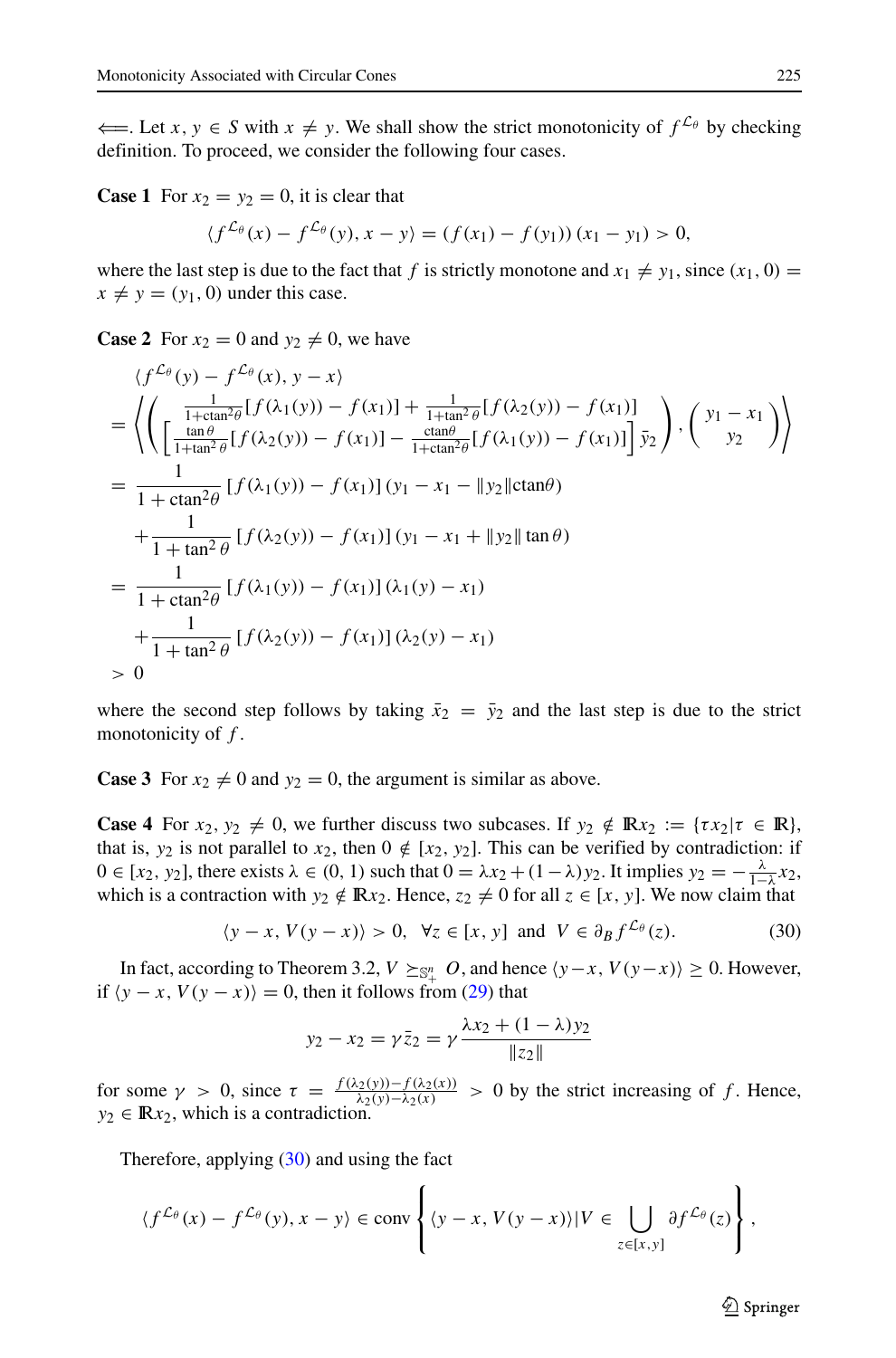$\Box$ 

we have

$$
\langle f^{\mathcal{L}_{\theta}}(x) - f^{\mathcal{L}_{\theta}}(y), x - y \rangle > 0.
$$

If  $y_2 \in \mathbb{R}x_2$ , i.e.,  $y_2 = \beta x_2$  for some  $\beta \in \mathbb{R}$ , we proceed as follows. For  $\beta > 0$ , we have  $\bar{y}_2 = \bar{x}_2$  and hence

$$
\langle f^{\mathcal{L}_{\theta}}(y) - f^{\mathcal{L}_{\theta}}(x), y - x \rangle
$$
\n
$$
= \frac{1}{1 + \tan^2 \theta} [f(\lambda_1(y)) - f(\lambda_1(x))] (y_1 - x_1 - (\beta - 1) ||x_2|| \text{ctan}\theta)
$$
\n
$$
+ \frac{1}{1 + \tan^2 \theta} [f(\lambda_2(y)) - f(\lambda_2(x))] (y_1 - x_1 + (\beta - 1) ||x_2|| \tan \theta)
$$
\n
$$
= \frac{1}{1 + \tan^2 \theta} [f(\lambda_1(y)) - f(\lambda_1(x))] (y_1 - x_1 - (||y_2|| - ||x_2||) \text{ctan}\theta)
$$
\n
$$
+ \frac{1}{1 + \tan^2 \theta} [f(\lambda_2(y)) - f(\lambda_2(x))] (y_1 - x_1 + (||y_2|| - ||x_2||) \tan \theta)
$$
\n
$$
= \frac{1}{1 + \text{ctan}^2 \theta} [f(\lambda_1(y)) - f(x_1)] (\lambda_1(y) - \lambda_1(x))
$$
\n
$$
+ \frac{1}{1 + \tan^2 \theta} [f(\lambda_2(y)) - f(\lambda_2(x))] (\lambda_2(y) - \lambda_2(x))
$$
\n
$$
> 0.
$$

For  $\beta < 0$ , take  $z := \frac{1}{1-\beta}y + \frac{-\beta}{1-\beta}x$ . Thus,  $z_2 = 0$  and  $y - x = \frac{\beta - 1}{\beta} (y - z) = (1 - \beta)(z - x).$ 

This yields

$$
\langle f^{\mathcal{L}_{\theta}}(y) - f^{\mathcal{L}_{\theta}}(x), y - x \rangle
$$
  
=\langle f^{\mathcal{L}\_{\theta}}(z) - f^{\mathcal{L}\_{\theta}}(x), y - x \rangle + \langle f^{\mathcal{L}\_{\theta}}(z) - f^{\mathcal{L}\_{\theta}}(x), y - x \rangle  
=\frac{\beta - 1}{\beta} \langle f^{\mathcal{L}\_{\theta}}(y) - f^{\mathcal{L}\_{\theta}}(z), y - z \rangle + (1 - \beta) \langle f^{\mathcal{L}\_{\theta}}(y) - f^{\mathcal{L}\_{\theta}}(z), z - x \rangle  
> 0,

where the last step is due to  $z_2 = 0$  by following the similar argument as Case 2, and coefficients  $(\beta - 1)/\beta$ ,  $(1 - \beta)$  are positive.

(c) The result follows by applying part (a) to the function  $f(t) - \eta t$ .

Theorems 2.3 and 3.3 indicate an interesting thing: the angle *θ* plays different role in these two concepts. In other words, the circular cone monotonicity of *f* depends on *f* and *θ*, whereas the monotonicity of  $f^{\mathcal{L}_{\theta}}$  only depends on *f*.

**Corollary 3.3** *For two scalars*  $v_1, v_2 \in \mathbb{R}$  *with*  $v_1 \leq v_2$ *, then* 

(a) If 
$$
\partial_B f(t) \subseteq [v_1, v_2]
$$
 for  $t \in J$ , then  $v_1 I \preceq_{\mathbb{S}_+^n} \partial_B f^{\mathcal{L}_{\theta}}(x) \preceq_{\mathbb{S}_+^n} v_2 I$  for all  $x \in S$ ;

(b) If 
$$
\partial_B f(t) \subseteq (v_1, v_2)
$$
 for  $t \in J$ , then  $v_1 I \prec_{\mathbb{S}_+^n} \partial_B f^{\mathcal{L}_{\theta}}(x) \prec_{\mathbb{S}_+^n} v_2 I$  for all  $x \in S$ .

*Proof* (a) Define  $g_{v_1}(t) := f(t) - v_1 t$ . Then,  $(g_{v_1})^{\mathcal{L}_{\theta}}(x) = f^{\mathcal{L}_{\theta}}(x) - v_1 x$  which says

$$
\partial_B(g_{v_1})(t) = \partial_B f(t) - v_1 \quad \text{and} \quad \partial_B(g_{v_1})^{\mathcal{L}_{\theta}}(x) = \partial_B f^{\mathcal{L}_{\theta}}(x) - v_1 I.
$$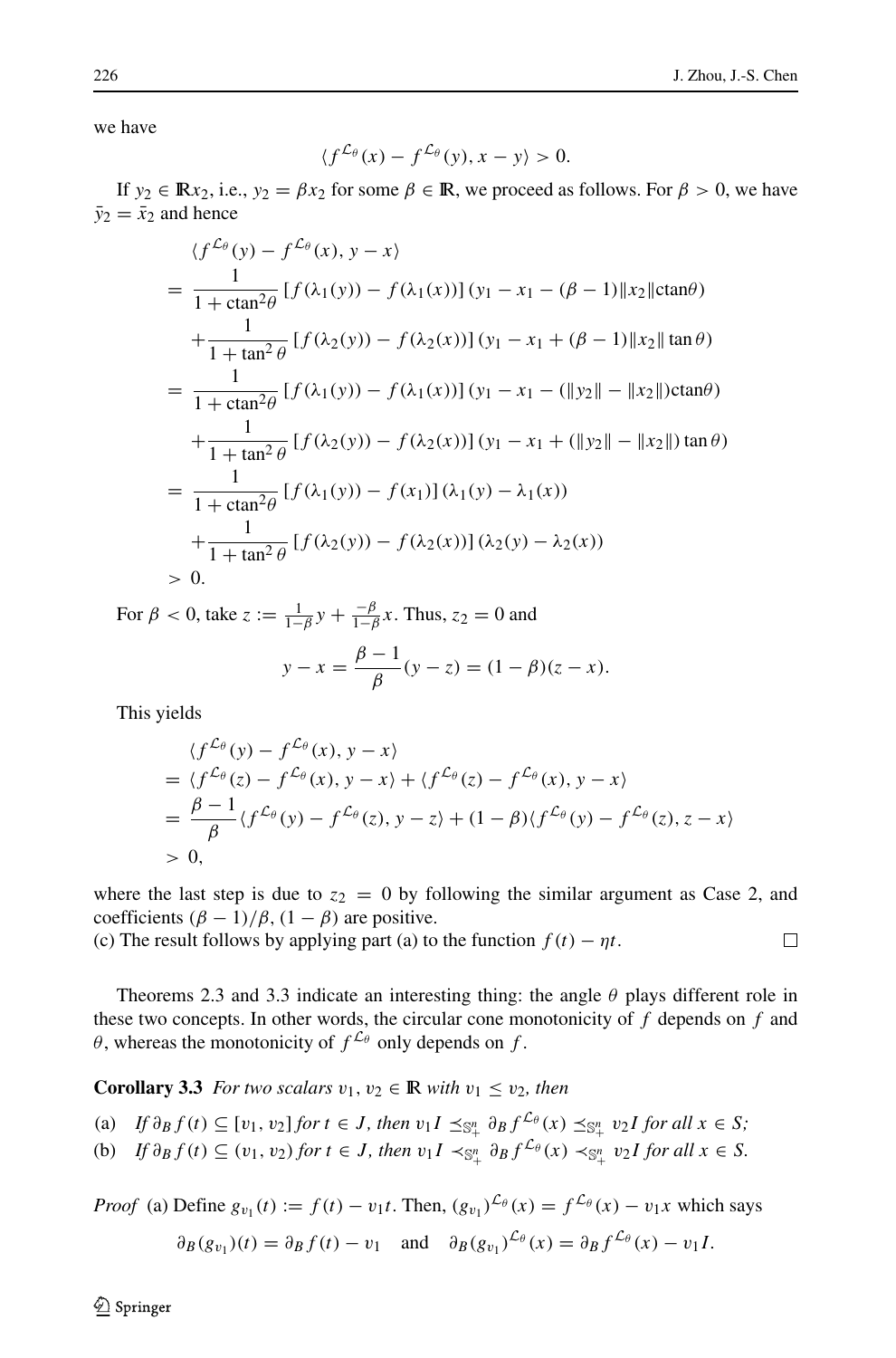Since  $\partial_B f(t)$  ⊆ [*v*<sub>1</sub>*, v*<sub>2</sub>], we obtain  $\partial_B g_{v_1}(t) \ge 0$  for all  $t \in J$ , and hence  $g_{v_1}$  is nondecreasing on *J*. This implies that  $(g_{v_1})^{\mathcal{L}_\theta}$  is monotone by Theorem 3.3. Moreover, this together with Lemma 3.1 gives  $\partial_B(g_{v_1})^{\mathcal{L}_\theta}(t) \succeq_{\mathbb{S}^n_+} O$ , i.e.,  $\partial_B f^{\mathcal{L}_\theta}(t) \succeq_{\mathbb{S}^n_+} v_1 I$ . Similarly, we can  $\text{obtain } \frac{\partial_B f^{\mathcal{L}_\theta}(x) \preceq_{\mathbb{S}_+^n} v_2 I.}$ 

(b) Note that  $\partial_B f^{\mathcal{L}_\theta}$  is a closed set. Hence, if  $\partial_B f(t) \subseteq (v_1, v_2)$ , there exists  $v'_1$  and  $v'_2$ satisfying  $v_1 < v_1'$ ,  $v_2' < v_2$  and  $\partial_B f(t) \subseteq [v_1', v_2']$  for all  $t \in J$ . Applying part (a) yields  $v'_1I \preceq_{\mathbb{S}_+^n} \partial_B f^{\mathcal{L}_{\theta}}(x) \preceq_{\mathbb{S}_+^n} v'_2I$ , which in turn implies  $v_1I \prec_{\mathbb{S}_+^n} \partial_B f^{\mathcal{L}_{\theta}}(x) \prec_{\mathbb{S}_+^n} v_2I$ .

Finally, let us discuss the relationship between  $\mathcal{L}_{\theta}$ -monotonicity of f in Section [2](#page-3-0) and monotonicity of  $f^{\mathcal{L}_{\theta}}$  in Section [3.](#page-10-2)

**Theorem 3.4** *Given*  $f: J \to \mathbb{R}$ *, if*  $f$  *is*  $\mathcal{L}_{\theta}$ *-monotone, then*  $f^{\mathcal{L}_{\theta}}$  *is monotone.* 

*Proof* Given  $t_1, t_2 \in J$  with  $t_1 < t_2$ , then  $t_i e \in S$  since  $\lambda_i(t_i e) = t_i \in J$  for  $i = 1, 2$ . Note that  $t_2e \succeq_{\mathcal{L}_\theta} t_1e$ . Since f is  $\mathcal{L}_\theta$ -monotone, then

$$
\begin{bmatrix} f(t_2) \\ 0 \end{bmatrix} = f^{\mathcal{L}_{\theta}}(t_2 e) \succeq_{\mathcal{L}_{\theta}} f^{\mathcal{L}_{\theta}}(t_1 e) = \begin{bmatrix} f(t_1) \\ 0 \end{bmatrix}
$$

which implies  $f(t_2) \ge f(t_1)$ , i.e., *f* is monotone on *J*. This, together with Theorem 3.3, means that  $f^{\mathcal{L}_{\theta}}$  is monotone on *S*. means that  $f^{\mathcal{L}_{\theta}}$  is monotone on *S*.

In general, the converse of Theorem 3.4 is false. However, it holds under some particular cases.

**Theorem 3.5** *When*  $n = 2$  *and*  $\theta = 45^\circ$ *, the following statements are equivalent.* 

- (a) *f is nondecreasing on J* ;
- (b) *f* is  $\mathcal{L}_{\theta}$ -monotone on *J*;
- (c)  $f^{\mathcal{L}_{\theta}}$  *is monotone on S.*

*Proof* If f is differentiable, then the result follows from Theorems 2.4 and 3.3. It remains to show the results hold true when *f* is nondifferentiable. As  $n = 2$  and  $\theta = 45^\circ$ , then

$$
f^{\rm soc}(x) = \frac{1}{2} \left[ \frac{f(x_1 - |x_2|) + f(x_1 + |x_2|)}{(f(x_1 + |x_2|) - f(x_1 - |x_2|)) \operatorname{sign}(x_2)} \right].
$$

Given *x*, *y* with  $x \succeq_{k^2} y$ , i.e.,  $x - y \in \mathcal{K}^2$ , then  $x_1 - y_1 \ge |x_2 - y_2|$ , which in turn implies that  $\lambda_i(x) \geq \lambda_i(y)$  for  $i = 1, 2$ . Note that for  $x_2 \neq 0$ , then  $\bar{x}_2 = \text{sign}(x_2)$ . Therefore for  $x_2, y_2 \neq 0$ , we have

$$
f^{\text{soc}}(x) - f^{\text{soc}}(y) = \frac{1}{2} \left[ \frac{f(x_1 - |x_2|) + f(x_1 + |x_2|)}{(f(x_1 + |x_2|) - f(x_1 - |x_2|)) \text{ sign}(x_2)} \right] - \frac{1}{2} \left[ \frac{f(y_1 - |y_2|) + f(y_1 + |y_2|)}{(f(y_1 + |y_2|) - f(y_1 - |y_2|)) \text{ sign}(y_2)} \right].
$$

It needs to show that

<span id="page-16-0"></span>
$$
f(x_1 - |x_2|) - f(y_1 - |y_2|) + f(x_1 + |x_2|) - f(y_1 + |y_2|)
$$
\n
$$
\geq \left| [f(x_1 + |x_2|) - f(x_1 - |x_2|)] \operatorname{sign}(x_2) - [f(y_1 + |y_2|) - f(y_1 - |y_2|)] \operatorname{sign}(y_2) \right|.
$$
\n(31)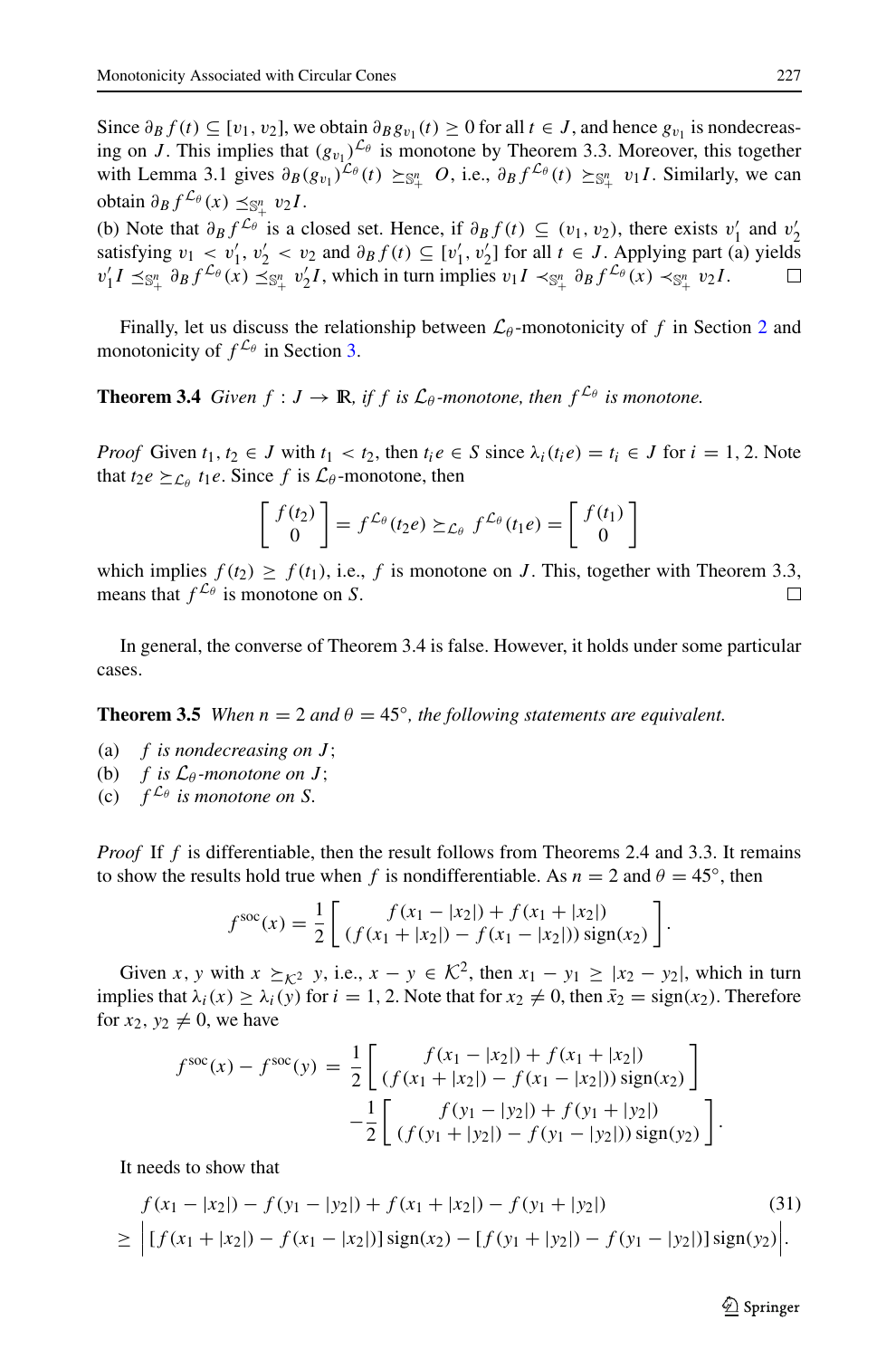If  $sign(x_2) = sign(y_2)$ , then [\(31\)](#page-16-0) takes

$$
f(x_1 - |x_2|) - f(y_1 - |y_2|) + f(x_1 + |x_2|) - f(y_1 + |y_2|)
$$
  
\n
$$
\geq \left| f(x_1 + |x_2|) - f(x_1 - |x_2|) - f(y_1 + |y_2|) + f(y_1 - |y_2|) \right|,
$$

i.e.,

$$
-f(x_1 - |x_2|) + f(y_1 - |y_2|) - f(x_1 + |x_2|) + f(y_1 + |y_2|)
$$
  
\n
$$
\leq f(x_1 + |x_2|) - f(x_1 - |x_2|) - f(y_1 + |y_2|) + f(y_1 - |y_2|)
$$
  
\n
$$
\leq f(x_1 - |x_2|) - f(y_1 - |y_2|) + f(x_1 + |x_2|) - f(y_1 + |y_2|),
$$

which is ensured by  $f(x_1 + |x_2|) \ge f(y_1 + |y_2|)$  and  $f(x_1 - |x_2|) \ge f(y_1 - |y_2|)$  since *f* is nondecreasing and  $\lambda_i(x) \geq \lambda_i(y)$  for  $i = 1, 2$ . If  $sign(x_2) = -sign(y_2)$ , then [\(31\)](#page-16-0) takes

$$
f(x_1 - |x_2|) - f(y_1 - |y_2|) + f(x_1 + |x_2|) - f(y_1 + |y_2|)
$$
  
\n
$$
\geq \left| f(x_1 + |x_2|) - f(x_1 - |x_2|) + f(y_1 + |y_2|) - f(y_1 - |y_2|) \right|,
$$

i.e.,

$$
-f(x_1 - |x_2|) + f(y_1 - |y_2|) - f(x_1 + |x_2|) + f(y_1 + |y_2|)
$$
  
\n
$$
\leq f(x_1 + |x_2|) - f(x_1 - |x_2|) + f(y_1 + |y_2|) - f(y_1 - |y_2|)
$$
  
\n
$$
\leq f(x_1 - |x_2|) - f(y_1 - |y_2|) + f(x_1 + |x_2|) - f(y_1 + |y_2|),
$$

which is ensured by  $f(x_1 + |x_2|) \ge f(y_1 - |y_2|)$  and  $f(x_1 - |x_2|) \ge f(y_1 + |y_2|)$  since  $x_1 - y_1 \ge |x_2 - y_2| = |x_2| + |y_2|$  where the last step is due to sign(x<sub>2</sub>) =  $-\text{sign}(y_2)$ .

The case of either  $x_2 = 0$  or  $y_2 = 0$  follows by the similar arguments. This completes to roof. the proof.

The requirements of  $\theta = 45^\circ$  and  $n = 2$  in Theorem 3.5 are essential. This can be illustrated by the following examples, which indicate that the converse statement of Theorem 3.5 is false when either  $\theta \neq 45^{\circ}$  or  $n \neq 2$ .

*Example 3.1* For  $n = 2$ , consider the function  $f(t) = -1/t$  and  $J := (0, \infty)$ .

Then,  $f'(t) = 1/t^2 \ge 0$  for all  $t \in J$  and  $f'(t_1) = 1/t_1^2 \ge 1/t_2^2 = f'(t_2)$  whenever *t*<sub>1</sub>*, t*<sub>2</sub> ∈ *J* with *t*<sub>1</sub>  $\leq$  *t*<sub>2</sub>. Hence, according to Theorem 2.4, we know that *f* is  $\mathcal{L}_{\theta}$ -monotone on *S* (in fact  $S = \text{int} \mathcal{L}_{\theta}$  since  $J = (0, \infty)$ ) when  $\theta \geq 45^{\circ}$ . However, *f* is not  $\mathcal{L}_{\theta}$ -monotone on *S* when  $\theta$  < 45<sup>o</sup>. To see this, let  $\tan \theta = 1/2$ , and take  $x = (16, 2)^T$ ,  $y = (8, -2)^T$ which yields

$$
x - y = \begin{bmatrix} 8 \\ 4 \end{bmatrix} \in \mathcal{L}_{\theta}.
$$

Noting

$$
f^{\mathcal{L}_{\theta}}(x) - f^{\mathcal{L}_{\theta}}(y) = \begin{bmatrix} -\frac{13}{204} \\ \frac{1}{102} \end{bmatrix} - \begin{bmatrix} -\frac{5}{36} \\ -\frac{1}{18} \end{bmatrix} = \begin{bmatrix} \frac{23}{306} \\ \frac{10}{153} \end{bmatrix}
$$

and

$$
(\tan \theta) \left( f_1^{\mathcal{L}_{\theta}}(x) - f_1^{\mathcal{L}_{\theta}}(y) \right) = \frac{1}{2} \times \frac{23}{306} < \frac{20}{306} = \frac{10}{153} = \left| f_2^{\mathcal{L}_{\theta}}(x) - f_2^{\mathcal{L}_{\theta}}(y) \right|,
$$

we see that  $f^{\mathcal{L}_{\theta}}(x) \not\subset_{\mathcal{L}_{\theta}} f^{\mathcal{L}_{\theta}}(y)$ , i.e., *f* is not  $\mathcal{L}_{\theta}$ -monotone for  $\theta < 45^{\circ}$ . In addition,  $f^{\mathcal{L}_{\theta}}$ is monotone, since  $f(t) = -1/t$  is monotone on  $(0, \infty)$ .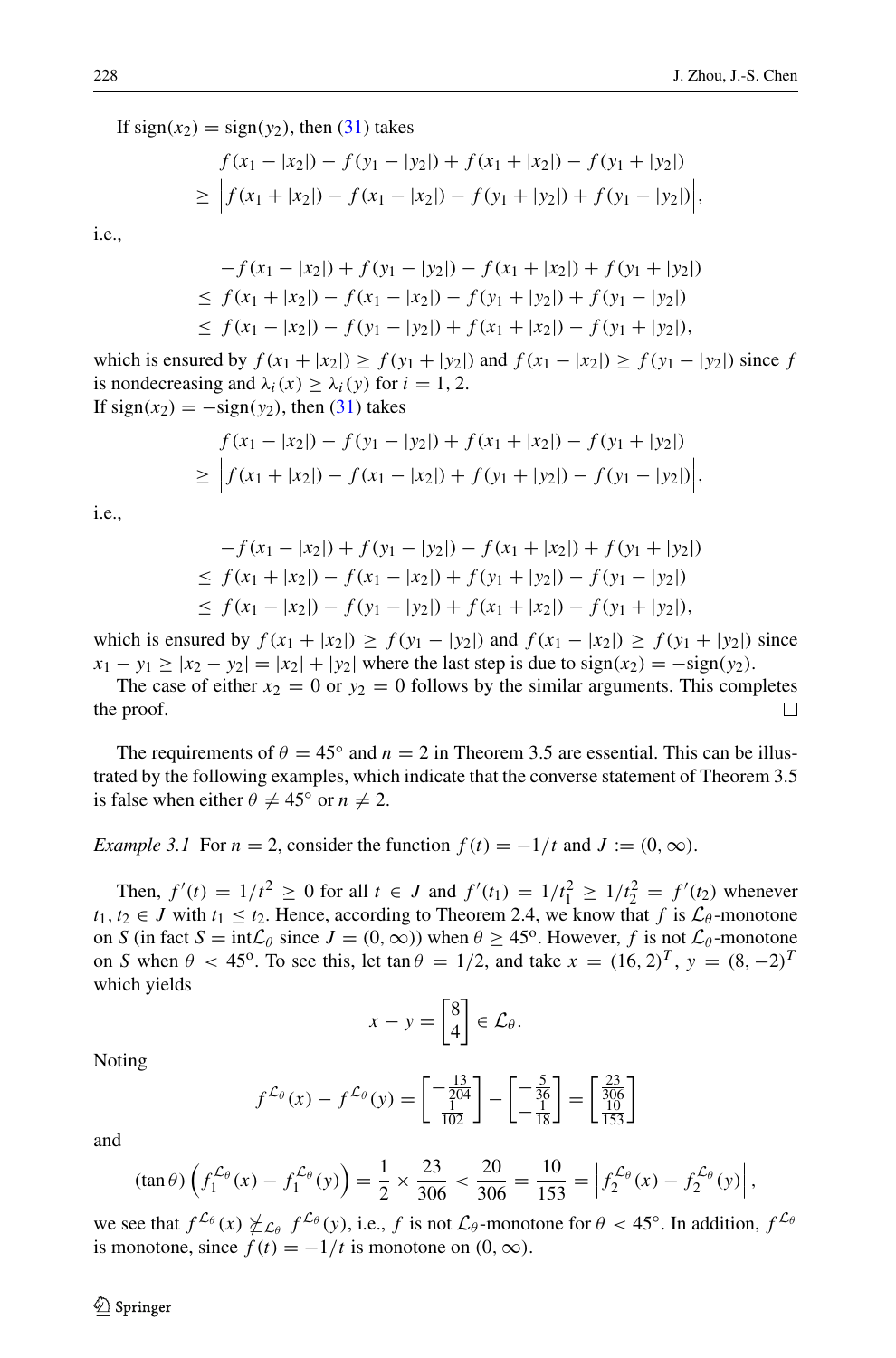Whether Theorem 3.5 still holds when  $n = 2$  and  $\theta > 45°$ ? This is not true as showing by the following example.

*Example 3.2* For  $n = 2$ , consider the function  $f(t) = t^2$  and  $J := (0, \infty)$ .

Since  $f(t) = t^2$  is increasing on  $(0, \infty)$ ,  $f^{\mathcal{L}_{\theta}}$  is monotone by Theorem 3.3. For  $\theta > 45^\circ$ , we have  $f'(t_1) - f'(t_2) = 2(t_1 - t_2) < 0$  as  $t_1 < t_2$ , which says  $f$  is not  $\mathcal{L}_{\theta}$ -monotone by Theorem 2.4. This can be verified by another way. Let  $\tan \theta = 10$  and take  $x = (2, 1)^T$ ,  $y = (1, 9)^T$ . Then,  $x - y = (1, -8) \in \mathcal{L}_{\theta}$ , i.e.,  $x \succeq_{\mathcal{L}_{\theta}} y$ . Since  $f^{\mathcal{L}_{\theta}}(x) = (5, 13.9)^T$  and  $f^{\mathcal{L}_{\theta}}(y) = (82, 819.9)^T$ , we see that  $f^{\mathcal{L}_{\theta}}(x) - f^{\mathcal{L}_{\theta}}(y) \notin \mathcal{L}_{\theta}$  due to  $f_1^{\mathcal{L}_{\theta}}(x) - f_1^{\mathcal{L}_{\theta}}(y) < 0$ .

*Example 3.3* For  $\theta = 45^\circ$ , consider the function  $f(t) := t^2$  and  $J := (0, +\infty)$ .

Let  $n > 3$ . Since  $f(t) = t^2$  is increasing on  $J = (0, +\infty)$ , then  $f^{\text{soc}}$  is monotone on S. Take  $x = (1, 3/10, 0, 0<sub>n-3</sub>)<sup>T</sup>$  and  $y = (1/2, 0, 2/5, 0<sub>n-3</sub>)<sup>T</sup>$  where  $0<sub>n-3</sub>$  denotes  $(0, \cdots, 0)^T \in \mathbb{R}^{n-3}$ . Then

$$
x - y = \begin{bmatrix} \frac{1}{2} \\ \frac{3}{10} \\ -\frac{2}{5} \\ 0_{n-3} \end{bmatrix} \in \mathcal{K}^n,
$$

i.e.,  $x \succeq_{\mathcal{K}^n} y$ . By a simple calculation, we have

$$
f^{\text{soc}}(x) = \frac{1}{200} \begin{bmatrix} 218 \\ 120 \\ 0 \\ 0_{n-3} \end{bmatrix} \quad \text{and} \quad f^{\text{soc}}(y) = \frac{1}{200} \begin{bmatrix} 82 \\ 0 \\ 80 \\ 0_{n-3} \end{bmatrix},
$$

which implies

$$
f^{\text{soc}}(x) - f^{\text{soc}}(y) = \frac{1}{200} \begin{bmatrix} 136 \\ 120 \\ -80 \\ 0_{n-3} \end{bmatrix} \notin \mathcal{K}^n,
$$

i.e.,  $f^{\text{soc}}(x) \not\succeq f^{\text{soc}}(y)$ . Hence *f* is not SOC-monotone on *S*.

### **4 Conclusions**

There exist many similarities and differences between functions associated with circular cone and second-order cone. From one side, some properties of between  $f^{\mathcal{L}_{\theta}}$  and f is analogous to that between  $f^{\text{soc}}$  and  $f$ , such as first-order differentiability, Lipschitz continuity, and nonsmoothness [\[4,](#page-20-16) [31\]](#page-21-3). On the other hand, as our first impression, SOC has additional algebraical property. Our results further indicate that the angle  $\theta$  plays an essential property in the properties of  $f^{\mathcal{L}_{\theta}}$ , for example,  $\mathcal{L}_{\theta}$ -monotonicity. If  $\theta = 45^{\circ}$ , then the conditions [\(17\)](#page-7-0) and [\(18\)](#page-7-1) reduces to [\[7,](#page-20-12) Theorem 3.1]. However, in the SOC setting, these conditions are necessary and sufficient conditions for *f* to be SOC-monotone (noting that [\(17\)](#page-7-0) holds automatically in the SOC case). In this paper, we are only able to show that the conditions [\(17\)](#page-7-0) and [\(18\)](#page-7-1) are sufficient for *f* to be  $\mathcal{L}_{\theta}$ -monotone. How to establish the necessary and sufficient conditions for  $\mathcal{L}_{\theta}$ -monotonicity is rather important and interesting. In addition, the nonsmooth version of Theorem 2.3 merits further research.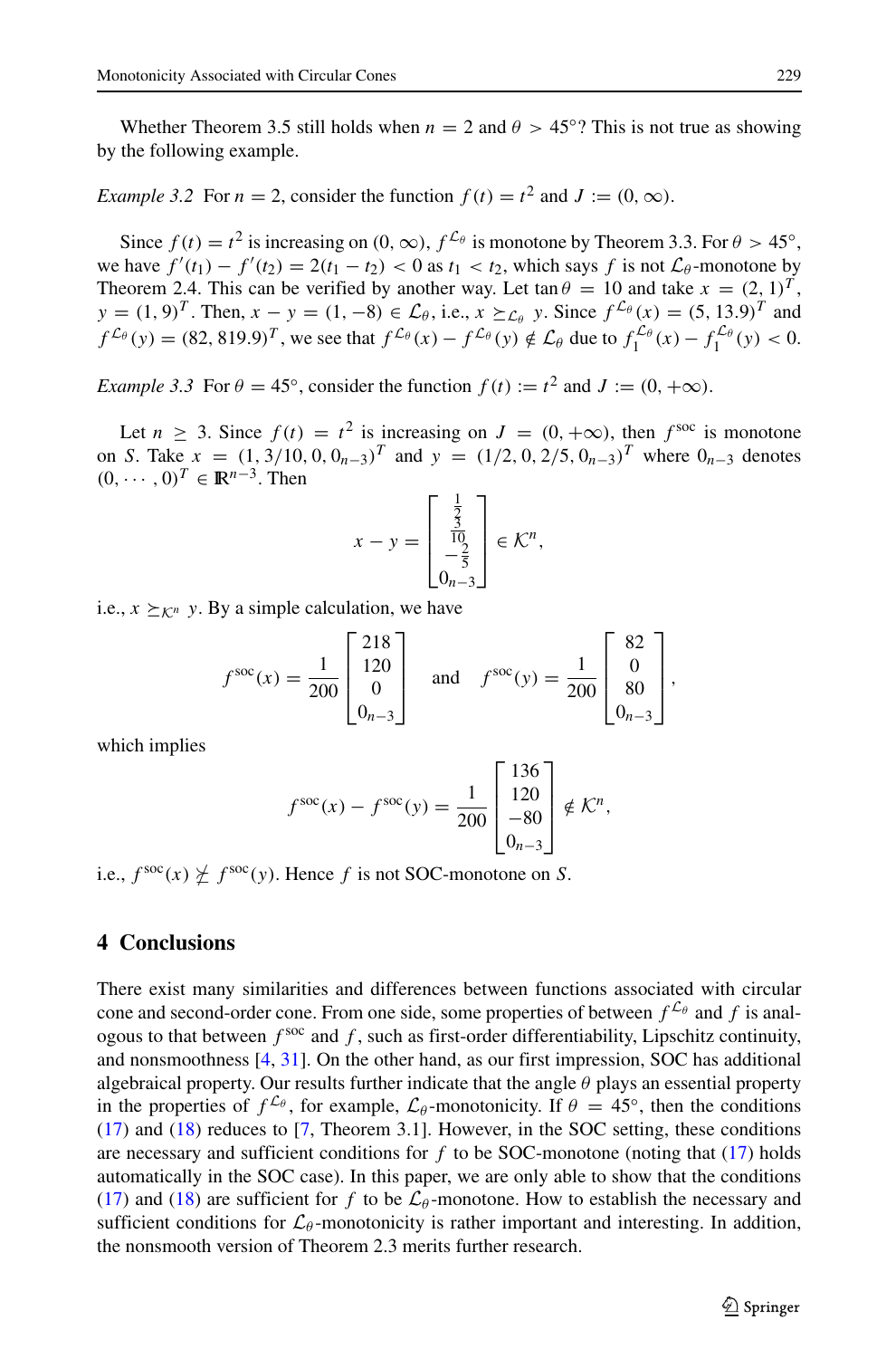At last, we talk about the contribution of this paper. As mentioned earlier, although it is possible to construct a new inner product which ensures the circular cone  $\mathcal{L}_{\theta}$  is self-dual, it is not possible to make both  $\mathcal{L}_{\theta}$  and  $\mathcal{K}^{n}$  are self-dual under a certain inner product. The relation  $K^n = A\mathcal{L}_\theta$  does not guarantee that there exists a similar close relation between  $f^{\mathcal{L}_\theta}$ and  $f^{\text{soc}}$ . Hence, the study on  $f^{\mathcal{L}_{\theta}}$  is necessary. As we see, the arguments are not trivial and also pave a way to deal with non-symmetric cones.

In general, to determine whether a mapping is monotone from the original definition is not an easy thing. Fortunately, for symmetric cone programming, due to the spectral algebraic structure (called Jordan algebra) associated with symmetric cone, we can define a (vector-valued) Löwner operator by using a given simple real-valued function. The previous work has discovered that many properties of the vector-valued function are inherited by the given real-valued function, such as directional derivative, differentiability, *B*-subdifferentiability, semismoothness, etc.. This no doubt helps us to judge the property of vector-valued function by simply checking the real-valued functions. The monotonicity of Löwner operator in the settings of symmetric cone and second-order cone has been established in [\[18,](#page-20-17) [24\]](#page-21-4). We further study the monotonicity for a special non-symmetric cone, circular cone. Since checking the monotonicity of a scalar function  $f : \mathbb{R} \to \mathbb{R}$ is simple, our result can help us to verify the  $\mathcal{L}_{\theta}$ -monotonicity of f and the monotonicity of  $f^{\mathcal{L}\theta}$  quickly. For example, for any fixed  $\sigma \geq 0$ , and let  $f(t) := \frac{1}{\sigma - t}$  (or  $f(t) := \sqrt{t - \sigma}$ ,  $f(t) := \frac{t}{t + \sigma}$ . Then,  $f^{\mathcal{L}_{\theta}}$  is monotone and  $f$  is  $\mathcal{L}_{\theta}$ -monotone on  $(\sigma, +\infty)$ as  $\theta \in [45^{\circ}, 90^{\circ})$ . In particular, from the formula (3.9) in [\[14,](#page-20-10) Proposition 3.4], we know that for any  $x \in \mathbb{R}^n$  and  $w \succ_{\mathcal{K}^n} 0$ , there holds

<span id="page-19-0"></span>
$$
w^2 \succeq_{\mathcal{K}^n} x^2 \Longrightarrow w \succeq_{\mathcal{K}^n} x. \tag{32}
$$

The proof for [\[14,](#page-20-10) Proposition 3.4] is not trivial. Here by taking  $\sigma = 0$  and  $f(t) = t^{1/2}$ , *f* is  $\mathcal{L}_{\theta}$ -monotone as  $\theta \in [45^{\circ}, 90^{\circ})$ . Hence, particularly for  $\theta = 45^{\circ}$ , the  $\mathcal{L}_{\theta}$ -monotonicity of *f* ensures that  $w^2 \geq_K^n x^2$  implies  $w \geq_K^n |x| \geq_K^n x$ , i.e., [\(32\)](#page-19-0) can be proved by just checking the properties of a scalar function  $f(t) = t^{1/2}$ .

On the other hand, we recall that the circular cone complementarity problem is

<span id="page-19-1"></span>
$$
x \in \mathcal{L}_{\theta}, \ \ y \in \mathcal{L}_{\theta}^*, \ \ \langle x, y \rangle = 0. \tag{33}
$$

In a very recent work [\[20\]](#page-20-19), the authors study how to construct the complementarity function (based on Fischer-Burmeister (FB) function and natural residual (NR) function) and the merit function for circular cone complementary problems. Here, the concept of monotonicity plays an important role to ensure the existence of solution and error bound theory, see [\[20\]](#page-20-19) for more details. In addition, using the relation between circular cone and second-order cone,  $(33)$  can be rewritten equivalently as

$$
x \in A^{-1} \mathcal{K}^n, \quad y \in \mathcal{L}_{\theta}^* = \mathcal{L}_{\frac{\pi}{2} - \theta} = A \mathcal{K}^n, \quad \langle Ax, A^{-1} y \rangle = 0
$$
  

$$
\iff u := Ax \in \mathcal{K}^n, \quad v := A^{-1} y \in \mathcal{K}^n, \quad \langle u, v \rangle = 0.
$$
 (34)

Here we simply discuss the Mangasarian class of complementarity functions, defined as

$$
\phi_M(a, b) := f(|a - b|) - f(a) - f(b)
$$

for all  $(a, b) \in \mathbb{R}^2$ , where f is required to be strictly increasing and  $f(0) = 0$ . The corresponding vector-valued function  $\Phi_M : \mathbb{R}^n \times \mathbb{R}^n \to \mathbb{R}^n$  is given by

$$
\Phi_M(u,v) := f^{\mathcal{L}_\theta}( |u-v| ) - f^{\mathcal{L}_\theta}(u) - f^{\mathcal{L}_\theta}(v).
$$

Let  $\Phi_M^A(x, y) := \Phi_M(Ax, A^{-1}y)$ . Then, the monotonicity of  $f^{\mathcal{L}_\theta}$  (coming from the monotonicity of f) ensures that  $\Phi_M$  is a complementarity function in the framework of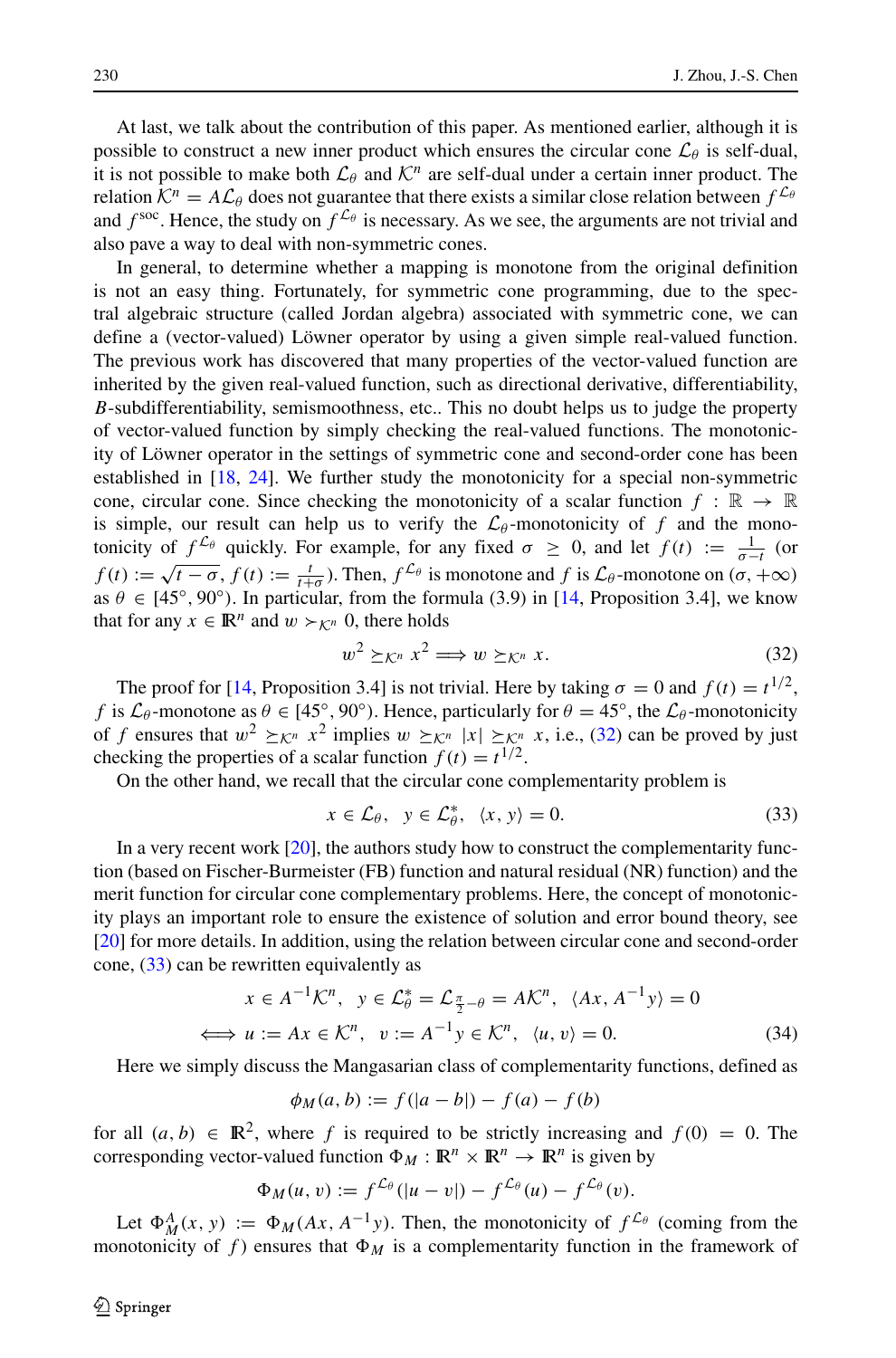second-order cone (as  $\theta = 45^\circ$ ); see the detailed discussion given in [\[18,](#page-20-17) Theorem 4]. Thus, we have

$$
(x, y) \text{ solves } (33) \iff (u, v) \text{ solves } (34) \iff \Phi_M(u, v) = 0
$$
  

$$
\iff \Phi_M(Ax, A^{-1}y) = 0 \iff \Phi_M^A(x, y) = 0.
$$

From this, we see that  $\Phi_M^A(x, y)$  and  $\|\Phi_M^A(x, y)\|$  serves as complementarity function and merit function of [\(33\)](#page-19-1), respectively.

In summary, the main target of this paper is to discover the role played by the angle. In particular, our study shows that the angle is crucial for circular cone monotonicity. This is a surprising and interesting discovery.

**Acknowledgments** The authors are gratefully indebted to the anonymous referees and editor for their valuable suggestions and remarks that helped us improve the original presentation of the paper.

#### **References**

- <span id="page-20-4"></span>1. Alizadeh, F., Goldfarb, D.: Second-order cone programming. Math. Program. **95**, 3–51 (2003)
- <span id="page-20-5"></span>2. Bonnans, J.F., Ramirez, H.: Perturbation analysis of second-order cone programming problems. Math. Program. **104**, 205–227 (2005)
- <span id="page-20-8"></span>3. Chen, J.-S., Tseng, P.: An unconstrained smooth minimization reformulation of the second-order cone complementarity problem. Math. Program. **104**, 293–327 (2005)
- <span id="page-20-16"></span>4. Chang, Y.-L., Yang, C.-Y., Chen, J.-S.: Smooth and nonsmooth analysis of vector-valued functions associated with circular cones. Nonlinear Anal. Theory Methods Appl. **85**, 160–173 (2013)
- <span id="page-20-1"></span>5. Chen, J.-S.: The convex and monotone functions associated with second-order cone. Optimization **55**(4), 363–385 (2006)
- <span id="page-20-2"></span>6. Chen, J.-S., Chen, X., Tseng, P.: Analysis of nonsmooth vector-valued functions associated with secondorder cone. Math. Program. **101**, 95–117 (2004)
- <span id="page-20-12"></span>7. Chen, J.-S., Chen, X., Pan, S.-H., Zhang, J.: Some characterizations for SOC-monotone and SOC-convex functions. J. Glob. Optim. **45**, 259–279 (2009)
- <span id="page-20-3"></span>8. Chen, J.-S., Liao, T.-K., Pan, S.-H.: Using Schur complement theorem to prove convexity of some SOCfunctions. J. Nonlinear Convex Anal. **13**, 421–431 (2012)
- <span id="page-20-9"></span>9. Chen, J.-S., Pan, S.-H.: A survey on SOC complementarity functions and solution methods for SOCPs and SOCCPs. Pac. J. Optim. **8**, 33–74 (2012)
- <span id="page-20-18"></span>10. Clarke, F.H.: Optimization and Nonsmooth Analysis. Wiley, New York (1983)
- <span id="page-20-0"></span>11. Dattorro, J.: Convex Optimization and Euclidean Distance Geometry. Meboo Publishing, California (2005)
- <span id="page-20-14"></span>12. Ding, C., Sun, D., Toh, K.C.: An introduction to a class of matrix cone programming. Math. Program. **144**, 141–179 (2014)
- <span id="page-20-15"></span>13. Faraut, U., Koranyi, A.: Analysis on Symmetric Cones. Oxford Mathematical Monographs. Oxford ´ University Press, New York (1994)
- <span id="page-20-10"></span>14. Fukushima, M., Luo, Z.Q., Tseng, P.: Smoothing functions for second-order-cone complementarity problems. SIAM J. Optim. **12**, 436–460 (2002)
- <span id="page-20-13"></span>15. Guler, O., Tuncel, L.: Characterization of the barrier parameter of homogeneous convex cones. Math. Program. **81**, 55–76 (1998)
- <span id="page-20-11"></span>16. Hayashi, S., Yamashita, N., Fukushima, M.: A combined smoothing and regularization method for monotone second-order cone complementarity problems. SIAM J. Optim. **15**, 593–615 (2005)
- <span id="page-20-6"></span>17. Kanzow, C., Ferenczi, I., Fukushima, M.: On the local convergence of semismooth Newton methods for linear and nonlinear second-order cone programs without strict complementarity. SIAM J. Optim. **20**, 297–320 (2009)
- <span id="page-20-17"></span>18. Kong, L.C., Tuncel, L., Xiu, N.H.: Monotonicity of Lowner operators and its applications to symmetric cone complementarity problems. Math. Program. **133**, 327–336 (2012)
- <span id="page-20-7"></span>19. Liu, Y.J., Zhang, L.W.: Convergence analysis of the augmented Lagrangian method for nonlinear secondorder cone optimization problems. Nonlinear Anal. Theory Methods Appl. **67**, 1359–1373 (2007)
- <span id="page-20-19"></span>20. Miao, X.-H., Guo, S.-J., Qi, N., Chen, J.-S.: Constructions of complementarity functions and merit functions for circular cone complementarity problem. Comput. Optim. Appl. **63**, 495–522 (2016)